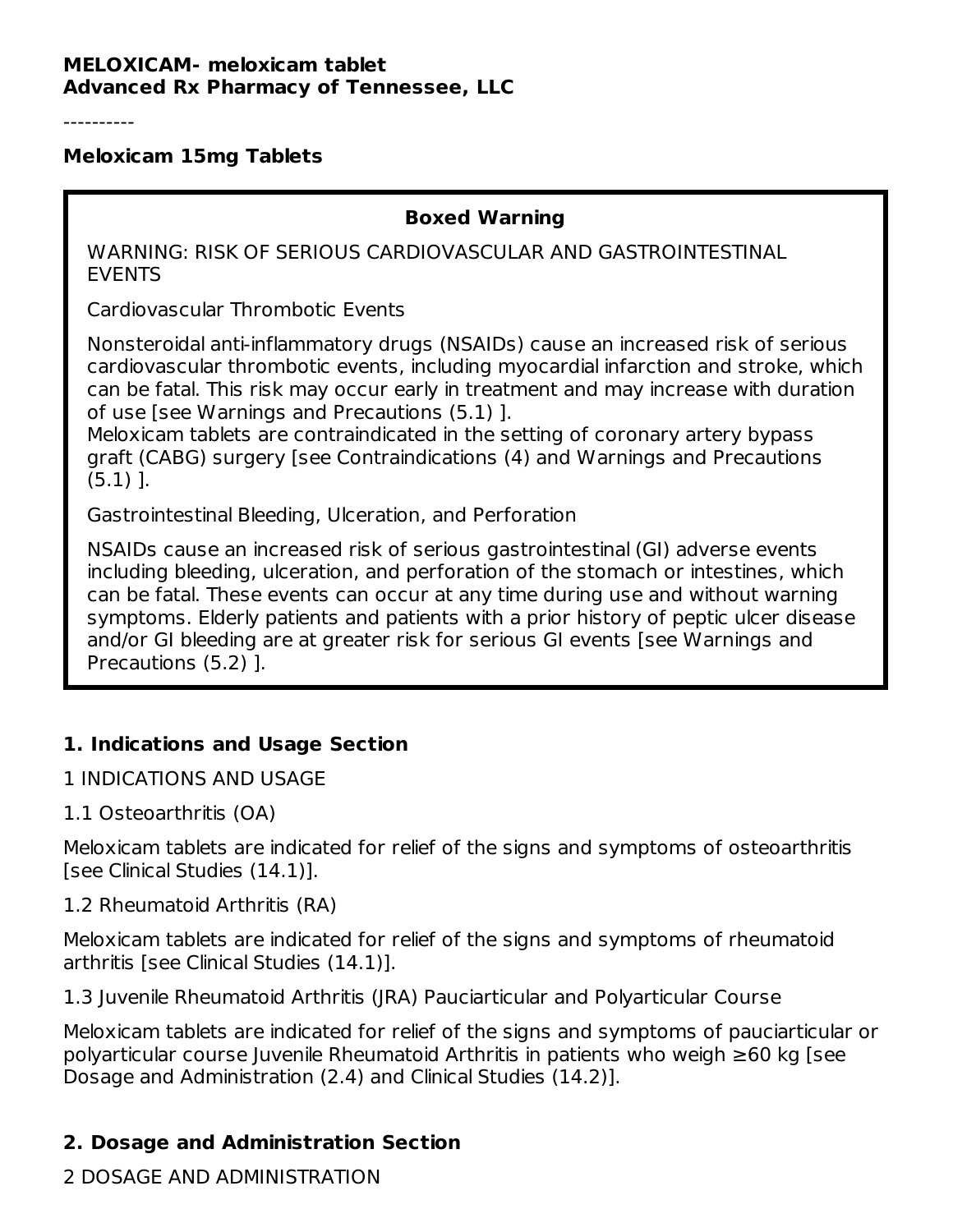### 2.1 General Dosing Instructions

Carefully consider the potential benefits and risks of Meloxicam tablets and other treatment options before deciding to use Meloxicam tablets. Use the lowest effective dosage for the shortest duration consistent with individual patient treatment goals [see Warnings and Precautions (5)].

After observing the response to initial therapy with Meloxicam tablets, adjust the dose to suit an individual patient's needs.

In adults, the maximum recommended daily oral dose of Meloxicam tablets is 15 mg regardless of formulation. In patients with hemodialysis, a maximum daily dosage of 7.5 mg is recommended [see Use in Specific Populations (8.7) and Clinical Pharmacology (12.3)].

Meloxicam tablets may be taken without regard to timing of meals.

### 2.2 Osteoarthritis

For the relief of the signs and symptoms of osteoarthritis the recommended starting and maintenance oral dose of Meloxicam tablets is 7.5 mg once daily. Some patients may receive additional benefit by increasing the dose to 15 mg once daily.

### 2.3 Rheumatoid Arthritis

For the relief of the signs and symptoms of rheumatoid arthritis, the recommended starting and maintenance oral dose of Meloxicam tablets is 7.5 mg once daily. Some patients may receive additional benefit by increasing the dose to 15 mg once daily.

2.4 Juvenile Rheumatoid Arthritis (JRA) Pauciarticular and Polyarticular Course

For the treatment of juvenile rheumatoid arthritis, the recommended oral dose of Meloxicam tablets is 7.5 mg once daily in children who weigh ≥60 kg. There was no additional benefit demonstrated by increasing the dose above 7.5 mg in clinical trials.

Meloxicam tablets should not be used in children who weigh <60 kg.

2.5 Renal Impairment

The use of Meloxicam tablets in subjects with severe renal impairment is not recommended.

In patients on hemodialysis, the maximum dosage of Meloxicam tablets is 7.5 mg per day [see Clinical Pharmacology (12.3)].

2.6 Non-Interchangeability with Other Formulations of Meloxicam

Meloxicam tablets have not shown equivalent systemic exposure to other approved formulations of oral meloxicam. Therefore, Meloxicam tablets are not interchangeable with other formulations of oral meloxicam product even if the total milligram strength is the same. Do not substitute similar dose strengths of Meloxicam tablets with other formulations of oral meloxicam product.

# **3. Dosage Forms and Strengths**

Meloxicam Tablets USP: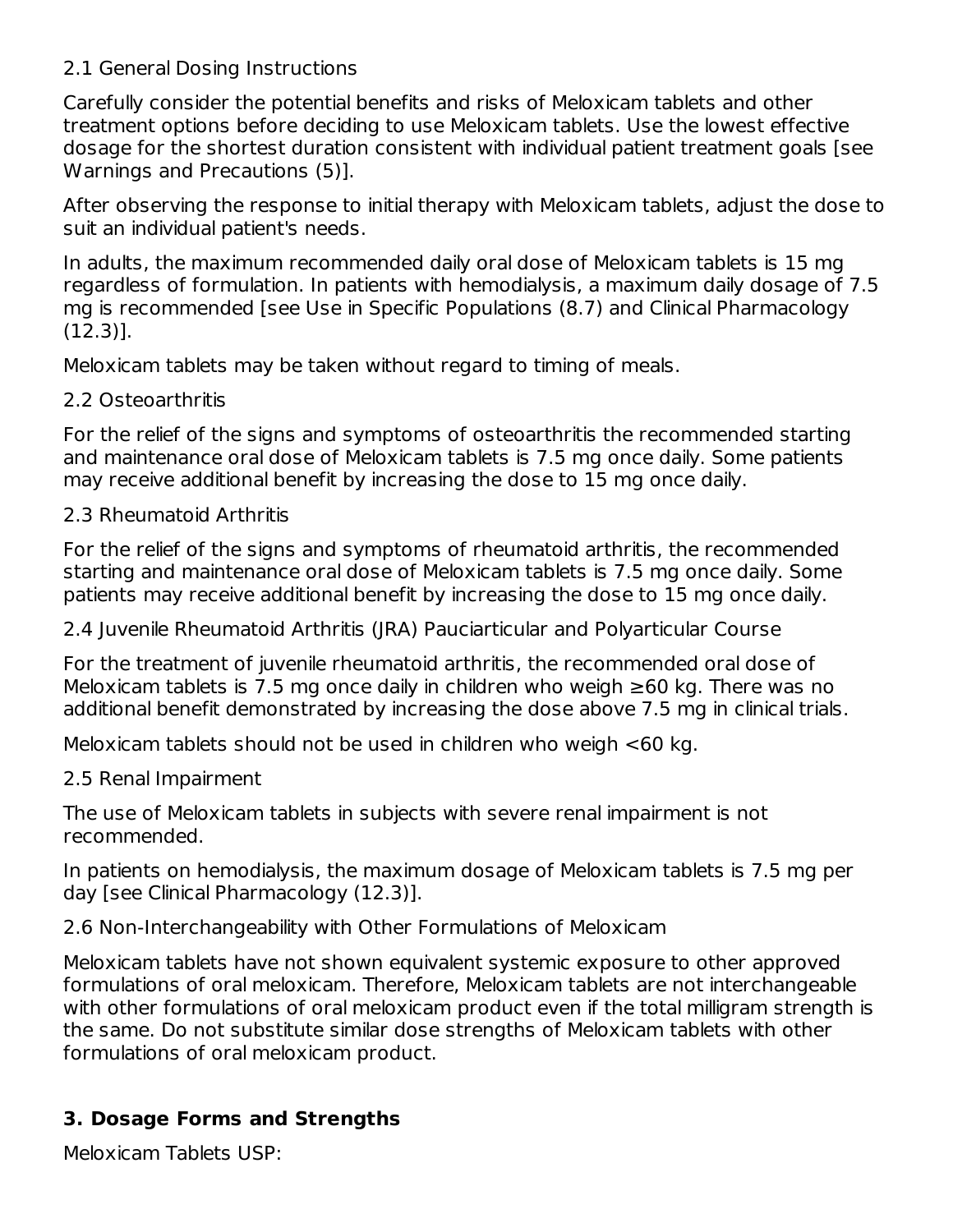7.5 mg: Light yellow, round flat beveled edged, tablet with U & L debossed on one side and 7.5 debossed centrally on the other side

15 mg: Light yellow, capsule shaped, biconvex, tablet with U & L debossed on one side and 15 debossed centrally on the other side

## **4. Contraindications**

Meloxicam tablets are contraindicated in the following patients:

Known hypersensitivity (e.g., anaphylactic reactions and serious skin reactions) to meloxicam or any components of the drug product [see Warnings and Precautions (5.7, 5.9) ]

History of asthma, urticaria, or other allergic-type reactions after taking aspirin or other NSAIDs. Severe, sometimes fatal, anaphylactic reactions to NSAIDs have been reported in such patients [see Warnings and Precautions (5.7, 5.8) ]

In the setting of coronary artery bypass graft (CABG) surgery [see Warnings and Precautions (5.1) ]

# **5. Warnings and Precautions**

### 5.1 Cardiovascular Thrombotic Events

Clinical trials of several COX-2 selective and nonselective NSAIDs of up to three years duration have shown an increased risk of serious cardiovascular (CV) thrombotic events, including myocardial infarction (MI) and stroke, which can be fatal. Based on available data, it is unclear that the risk for CV thrombotic events is similar for all NSAIDs. The relative increase in serious CV thrombotic events over baseline conferred by NSAID use appears to be similar in those with and without known CV disease or risk factors for CV disease. However, patients with known CV disease or risk factors had a higher absolute incidence of excess serious CV thrombotic events, due to their increased baseline rate. Some observational studies found that this increased risk of serious CV thrombotic events began as early as the first weeks of treatment. The increase in CV thrombotic risk has been observed most consistently at higher doses.

To minimize the potential risk for an adverse CV event in NSAID-treated patients, use the lowest effective dose for the shortest duration possible. Physicians and patients should remain alert for the development of such events, throughout the entire treatment course, even in the absence of previous CV symptoms. Patients should be informed about the symptoms of serious CV events and the steps to take if they occur.

There is no consistent evidence that concurrent use of aspirin mitigates the increased risk of serious CV thrombotic events associated with NSAID use. The concurrent use of aspirin and an NSAID, such as meloxicam, increases the risk of serious gastrointestinal (GI) events [see Warnings and Precautions (5.2)].

Status Post Coronary Artery Bypass Graft (CABG) Surgery

Two large, controlled clinical trials of a COX-2 selective NSAID for the treatment of pain in the first 10-14 days following CABG surgery found an increased incidence of myocardial infarction and stroke. NSAIDs are contraindicated in the setting of CABG [see Contraindications (4)].

Post-MI Patients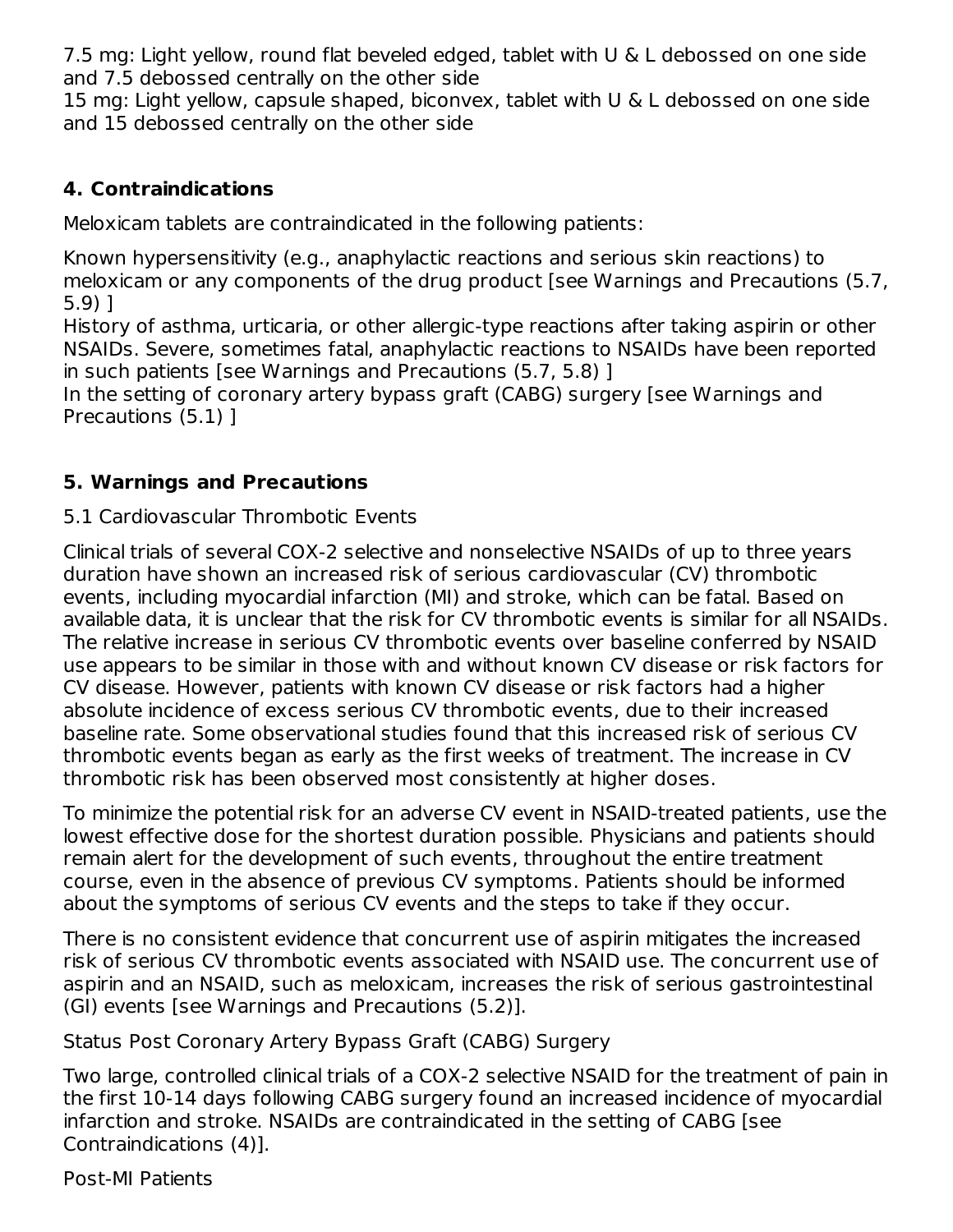Observational studies conducted in the Danish National Registry have demonstrated that patients treated with NSAIDs in the post-MI period were at increased risk of reinfarction, CV-related death, and all-cause mortality beginning in the first week of treatment. In this same cohort, the incidence of death in the first year post-MI was 20 per 100 person years in NSAID-treated patients compared to 12 per 100 person years in non-NSAID exposed patients. Although the absolute rate of death declined somewhat after the first year post-MI, the increased relative risk of death in NSAID users persisted over at least the next four years of follow-up.

Avoid the use of Meloxicam in patients with a recent MI unless the benefits are expected to outweigh the risk of recurrent CV thrombotic events. If Meloxicam is used in patients with a recent MI, monitor patients for signs of cardiac ischemia.

5.2 Gastrointestinal Bleeding, Ulceration, and Perforation

NSAIDs, including meloxicam, can cause serious gastrointestinal (GI) adverse events including inflammation, bleeding, ulceration, and perforation of the esophagus, stomach, small intestine, or large intestine, which can be fatal. These serious adverse events can occur at any time, with or without warning symptoms, in patients treated with NSAIDs. Only one in five patients who develop a serious upper GI adverse event on NSAID therapy is symptomatic. Upper GI ulcers, gross bleeding, or perforation caused by NSAIDs occurred in approximately 1% of patients treated for 3-6 months, and in about 2-4% of patients treated for one year. However, even short-term NSAID therapy is not without risk.

Risk Factors for GI Bleeding, Ulceration, and Perforation

Patients with a prior history of peptic ulcer disease and/or GI bleeding who used NSAIDs had a greater than 10-fold increased risk for developing a GI bleed compared to patients without these risk factors. Other factors that increase the risk of GI bleeding in patients treated with NSAIDs include longer duration of NSAID therapy; concomitant use of oral corticosteroids, aspirin, anticoagulants, or selective serotonin reuptake inhibitors (SSRIs); smoking; use of alcohol; older age; and poor general health status. Most postmarketing reports of fatal GI events occurred in elderly or debilitated patients. Additionally, patients with advanced liver disease and/or coagulopathy are at increased risk for GI bleeding.

Strategies to Minimize the GI Risks in NSAID-treated patients:

Use the lowest effective dosage for the shortest possible duration.

Avoid administration of more than one NSAID at a time.

Avoid use in patients at higher risk unless benefits are expected to outweigh the increased risk of bleeding. For such patients, as well as those with active GI bleeding, consider alternate therapies other than NSAIDs.

Remain alert for signs and symptoms of GI ulceration and bleeding during NSAID therapy.

If a serious GI adverse event is suspected, promptly initiate evaluation and treatment, and discontinue Meloxicam until a serious GI adverse event is ruled out.

In the setting of concomitant use of low-dose aspirin for cardiac prophylaxis, monitor patients more closely for evidence of GI bleeding [see Drug Interactions (7) ].

5.3 Hepatotoxicity

Elevations of ALT or AST (three or more times the upper limit of normal [ULN]) have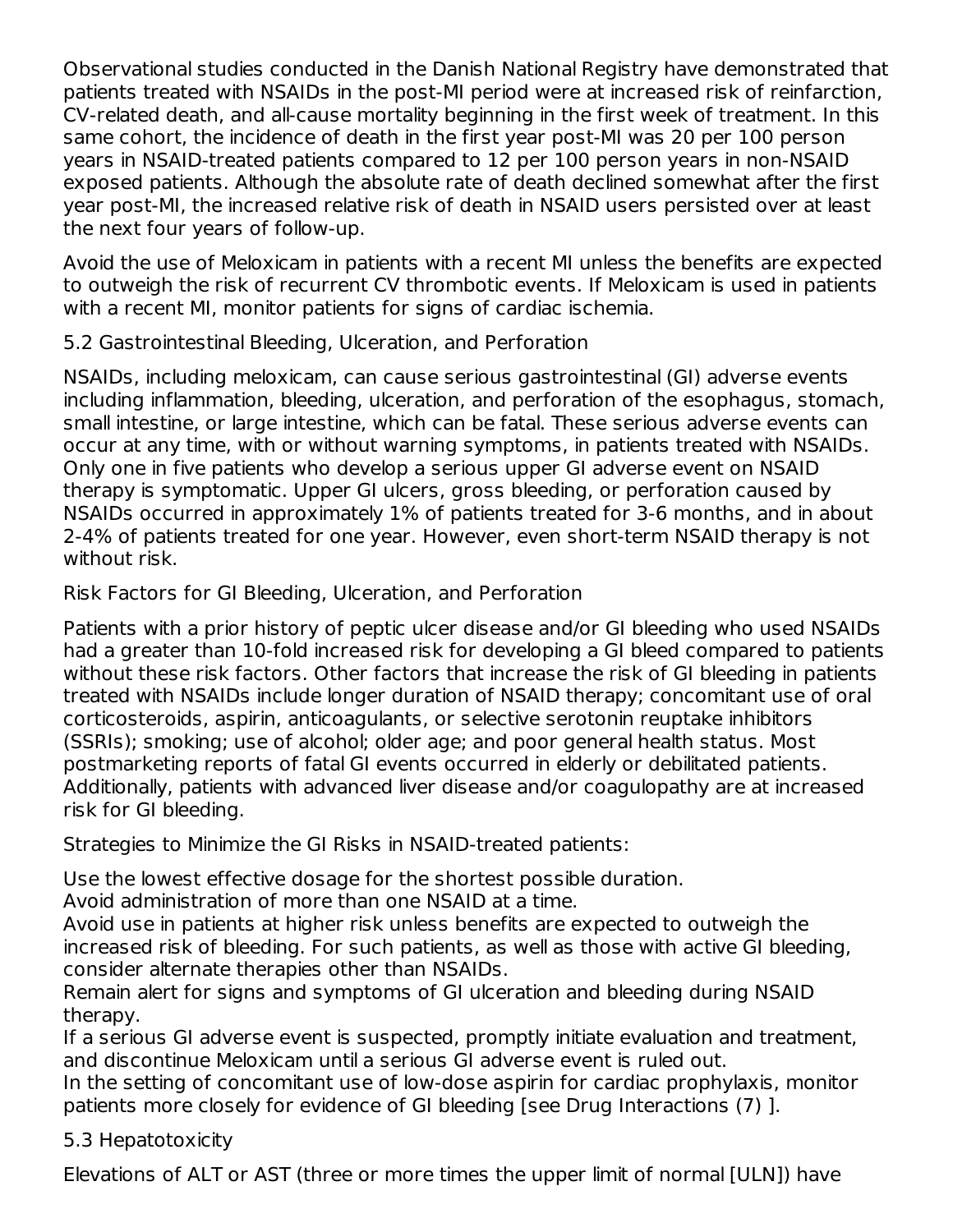been reported in approximately 1% of NSAID-treated patients in clinical trials. In addition, rare, sometimes fatal, cases of severe hepatic injury, including fulminant hepatitis, liver necrosis, and hepatic failure have been reported.

Elevations of ALT or AST (less than three times ULN) may occur in up to 15% of patients treated with NSAIDs including meloxicam.

Inform patients of the warning signs and symptoms of hepatotoxicity (e.g., nausea, fatigue, lethargy, diarrhea, pruritus, jaundice, right upper quadrant tenderness, and "flulike" symptoms). If clinical signs and symptoms consistent with liver disease develop, or if systemic manifestations occur (e.g., eosinophilia, rash, etc.), discontinue Meloxicam immediately, and perform a clinical evaluation of the patient [see Use in Specific Populations (8.6) and Clinical Pharmacology (12.3)].

#### 5.4 Hypertension

NSAIDs, including Meloxicam, can lead to new onset or worsening of preexisting hypertension, either of which may contribute to the increased incidence of CV events. Patients taking angiotensin converting enzyme (ACE) inhibitors, thiazide diuretics, or loop diuretics may have impaired response to these therapies when taking NSAIDs [see Drug Interactions (7)].

Monitor blood pressure (BP) during the initiation of NSAID treatment and throughout the course of therapy.

### 5.5 Heart Failure and Edema

The Coxib and traditional NSAID Trialists' Collaboration meta analysis of randomized controlled trials demonstrated an approximately two-fold increase in hospitalizations for heart failure in COX-2 selective-treated patients and nonselective NSAID-treated patients compared to placebo-treated patients. In a Danish National Registry study of patients with heart failure, NSAID use increased the risk of MI, hospitalization for heart failure, and death.

Additionally, fluid retention and edema have been observed in some patients treated with NSAIDs. Use of meloxicam may blunt the CV effects of several therapeutic agents used to treat these medical conditions (e.g., diuretics, ACE inhibitors, or angiotensin receptor blockers [ARBs]) [see Drug Interactions (7)].

Avoid the use of Meloxicam in patients with severe heart failure unless the benefits are expected to outweigh the risk of worsening heart failure. If Meloxicam is used in patients with severe heart failure, monitor patients for signs of worsening heart failure.

5.6 Renal Toxicity and Hyperkalemia

### Renal Toxicity

Long-term administration of NSAIDs, including Meloxicam, has resulted in renal papillary necrosis, renal insufficiency, acute renal failure, and other renal injury.

Renal toxicity has also been seen in patients in whom renal prostaglandins have a compensatory role in the maintenance of renal perfusion. In these patients, administration of an NSAID may cause a dose-dependent reduction in prostaglandin formation and, secondarily, in renal blood flow, which may precipitate overt renal decompensation. Patients at greatest risk of this reaction are those with impaired renal function, dehydration, hypovolemia, heart failure, liver dysfunction, those taking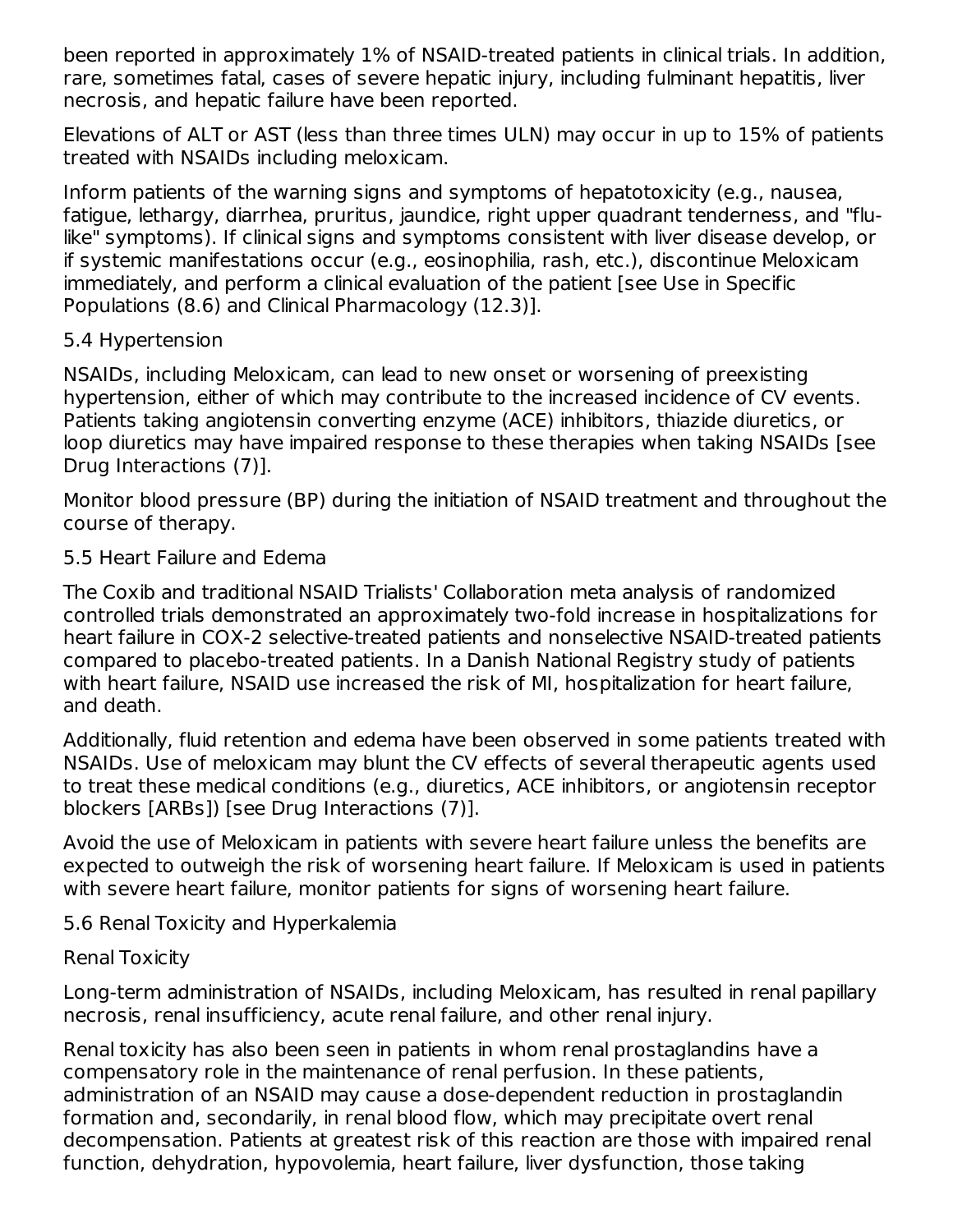diuretics and ACE inhibitors or ARBs, and the elderly. Discontinuation of NSAID therapy is usually followed by recovery to the pretreatment state.

The renal effects of Meloxicam may hasten the progression of renal dysfunction in patients with preexisting renal disease. Because some Meloxicam metabolites are excreted by the kidney, monitor patients for signs of worsening renal function.

Correct volume status in dehydrated or hypovolemic patients prior to initiating Meloxicam. Monitor renal function in patients with renal or hepatic impairment, heart failure, dehydration, or hypovolemia during use of Meloxicam [see Drug Interactions (7)].

No information is available from controlled clinical studies regarding the use of Meloxicam in patients with advanced renal disease. Avoid the use of Meloxicam in patients with advanced renal disease unless the benefits are expected to outweigh the risk of worsening renal function. If Meloxicam is used in patients with advanced renal disease, monitor patients for signs of worsening renal function [see Clinical Pharmacology (12.3)].

### Hyperkalemia

Increases in serum potassium concentration, including hyperkalemia, have been reported with use of NSAIDs, even in some patients without renal impairment. In patients with normal renal function, these effects have been attributed to a hyporeninemic-hypoaldosteronism state.

### 5.7 Anaphylactic Reactions

Meloxicam has been associated with anaphylactic reactions in patients with and without known hypersensitivity to meloxicam and in patients with aspirin-sensitive asthma [see Contraindications (4) and Warnings and Precautions (5.8)].

Seek emergency help if an anaphylactic reaction occurs.

## 5.8 Exacerbation of Asthma Related to Aspirin Sensitivity

A subpopulation of patients with asthma may have aspirin-sensitive asthma which may include chronic rhinosinusitis complicated by nasal polyps; severe, potentially fatal bronchospasm; and/or intolerance to aspirin and other NSAIDs. Because crossreactivity between aspirin and other NSAIDs has been reported in such aspirin-sensitive patients, Meloxicam is contraindicated in patients with this form of aspirin sensitivity [see Contraindications (4)]. When Meloxicam is used in patients with preexisting asthma (without known aspirin sensitivity), monitor patients for changes in the signs and symptoms of asthma.

### 5.9 Serious Skin Reactions

NSAIDs, including meloxicam, can cause serious skin adverse reactions such as exfoliative dermatitis, Stevens-Johnson Syndrome (SJS), and toxic epidermal necrolysis (TEN), which can be fatal. These serious events may occur without warning. Inform patients about the signs and symptoms of serious skin reactions, and to discontinue the use of Meloxicam at the first appearance of skin rash or any other sign of hypersensitivity. Meloxicam is contraindicated in patients with previous serious skin reactions to NSAIDs [see Contraindications (4)].

5.10 Drug Reaction with Eosinophilia and Systemic Symptoms (DRESS)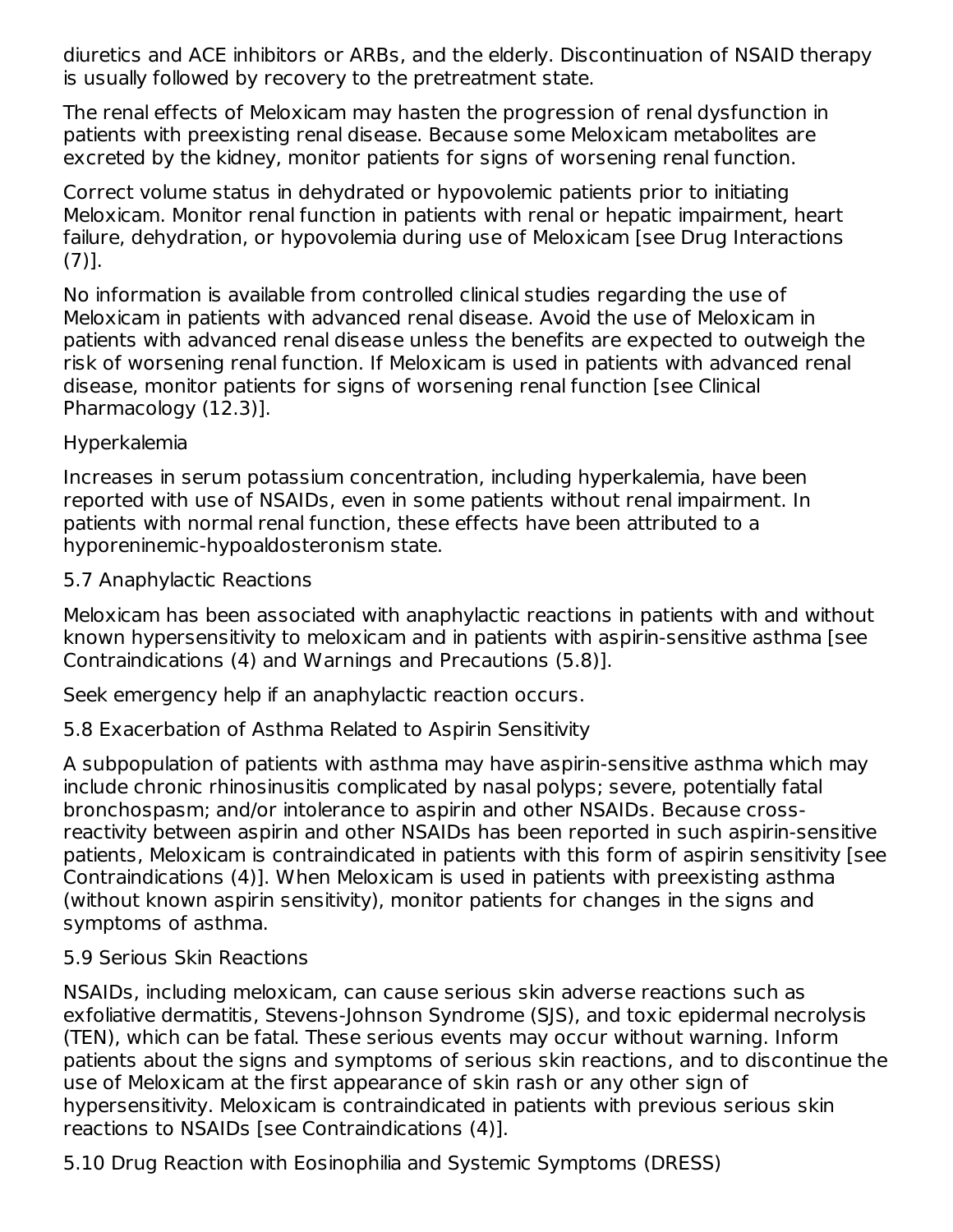Drug Reaction with Eosinophilia and Systemic Symptoms (DRESS) has been reported in patients taking NSAIDs such as meloxicam. Some of these events have been fatal or lifethreatening. DRESS typically, although not exclusively, presents with fever, rash, lymphadenopathy, and/or facial swelling. Other clinical manifestations may include hepatitis, nephritis, hematological abnormalities, myocarditis, or myositis. Sometimes symptoms of DRESS may resemble an acute viral infection. Eosinophilia is often present. Because this disorder is variable in its presentation, other organ systems not noted here may be involved. It is important to note that early manifestations of hypersensitivity, such as fever or lymphadenopathy, may be present even though rash is not evident. If such signs or symptoms are present, discontinue meloxicam and evaluate the patient immediately.

### 5.11 Fetal Toxicity

Premature Closure of Fetal Ductus Arteriosus

Avoid use of NSAIDs, including meloxicam, in pregnant women at about 30 weeks gestation and later. NSAIDs, including meloxicam, increase the risk of premature closure of the fetal ductus arteriosus at approximately this gestational age.

Oligohydramnios/Neonatal Renal Impairment

Use of NSAIDs, including meloxicam, at about 20 weeks gestation or later in pregnancy may cause fetal renal dysfunction leading to oligohydramnios and, in some cases, neonatal renal impairment. These adverse outcomes are seen, on average, after days to weeks of treatment, although oligohydramnios has been infrequently reported as soon as 48 hours after NSAID initiation. Oligohydramnios is often, but not always, reversible with treatment discontinuation. Complications of prolonged oligohydramnios may, for example, include limb contractures and delayed lung maturation. In some postmarketing cases of impaired neonatal renal function, invasive procedures such as exchange transfusion or dialysis were required.

If NSAID treatment is necessary between about 20 weeks and 30 weeks gestation, limit meloxicam use to the lowest effective dose and shortest duration possible. Consider ultrasound monitoring of amniotic fluid if meloxicam treatment extends beyond 48 hours. Discontinue meloxicam if oligohydramnios occurs and follow up according to clinical practice [see Use in Specific Populations (8.1)].

## 5.12 Hematologic Toxicity

Anemia has occurred in NSAID-treated patients. This may be due to occult or gross blood loss, fluid retention, or an incompletely described effect on erythropoiesis. If a patient treated with Meloxicam has any signs or symptoms of anemia, monitor hemoglobin or hematocrit.

NSAIDs, including Meloxicam, may increase the risk of bleeding events. Co-morbid conditions such as coagulation disorders or concomitant use of warfarin, other anticoagulants, antiplatelet agents (e.g., aspirin), serotonin reuptake inhibitors (SSRIs) and serotonin norepinephrine reuptake inhibitors (SNRIs) may increase this risk. Monitor these patients for signs of bleeding [see Drug Interactions (7)].

## 5.13 Masking of Inflammation and Fever

The pharmacological activity of Meloxicam in reducing inflammation, and possibly fever, may diminish the utility of diagnostic signs in detecting infections.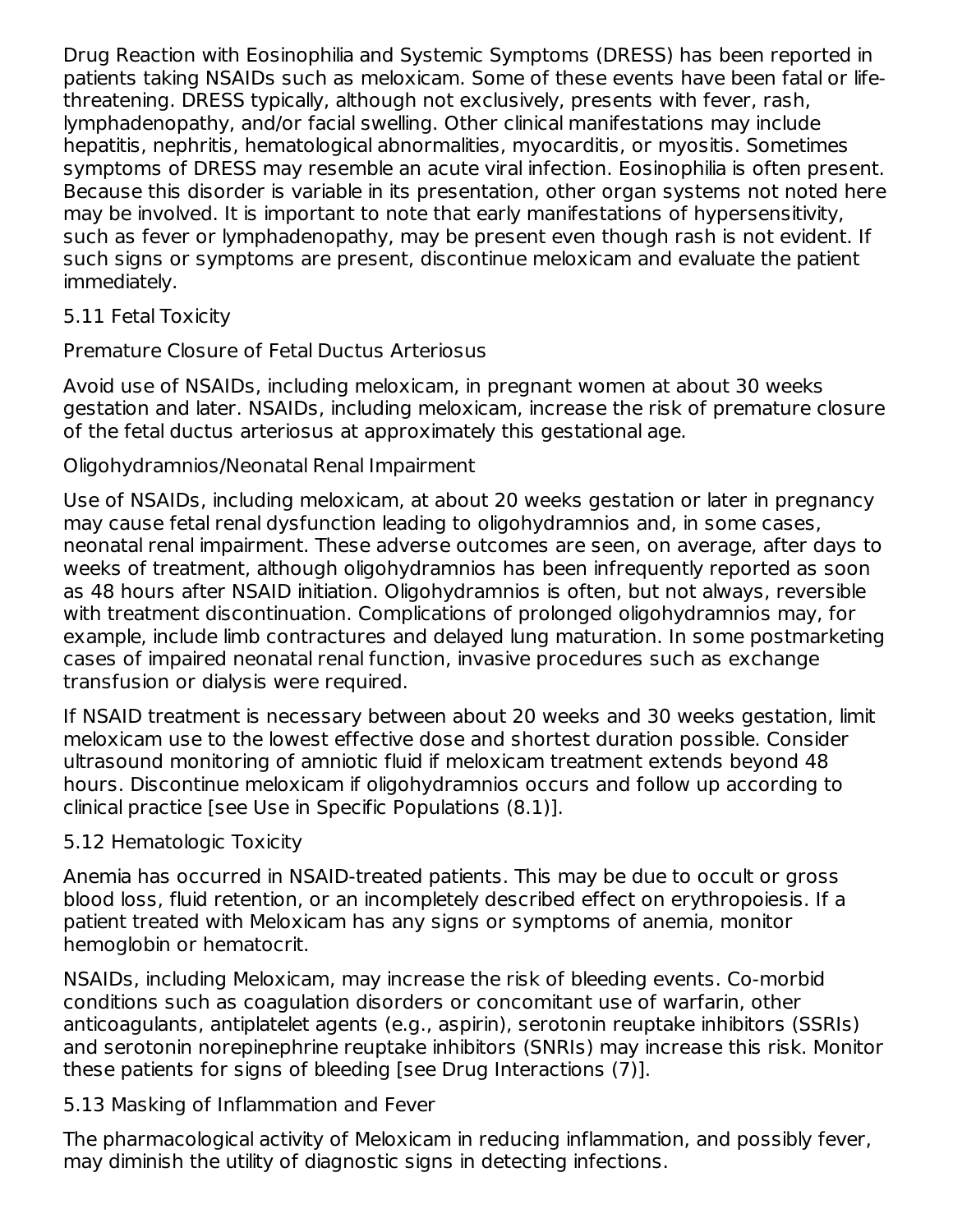### 5.14 Laboratory Monitoring

Because serious GI bleeding, hepatotoxicity, and renal injury can occur without warning symptoms or signs, consider monitoring patients on long-term NSAID treatment with a CBC and a chemistry profile periodically [see Warnings and Precautions (5.2, 5.3, 5.6)].

# **6. Adverse Reactions**

The following adverse reactions are discussed in greater detail in other sections of the labeling:

Cardiovascular Thrombotic Events [see BOXED WARNING and Warnings and Precautions (5.1) ]

GI Bleeding, Ulceration, and Perforation [see BOXED WARNING and Warnings and Precautions (5.2) ]

Hepatotoxicity [see Warnings and Precautions (5.3) ]

Hypertension [see Warnings and Precautions (5.4) ]

Heart Failure and Edema [see Warnings and Precautions (5.5) ]

Renal Toxicity and Hyperkalemia [see Warnings and Precautions (5.6) ]

Anaphylactic Reactions [see Warnings and Precautions (5.7) ]

Serious Skin Reactions [see Warnings and Precautions (5.9) ]

Drug Reaction with Eosinophilia and Systemic Symptoms (DRESS) [see Warnings and Precautions (5.10) ]

Fetal Toxicity [see Warnings and Precautions (5.11) ]

Hematologic Toxicity [see Warnings and Precautions (5.12) ]

6.1 Clinical Trials Experience

Because clinical trials are conducted under widely varying conditions, adverse reaction rates observed in the clinical trials of a drug cannot be directly compared to rates in the clinical trials of another drug and may not reflect the rates observed in practice.

**Adults** 

Osteoarthritis and Rheumatoid Arthritis

The Meloxicam Phase 2/3 clinical trial database includes 10,122 OA patients and 1012 RA patients treated with Meloxicam 7.5 mg/day, 3505 OA patients and 1351 RA patients treated with Meloxicam 15 mg/day. Meloxicam at these doses was administered to 661 patients for at least 6 months and to 312 patients for at least one year. Approximately 10,500 of these patients were treated in ten placebo- and/or active-controlled osteoarthritis trials and 2363 of these patients were treated in ten placebo- and/or active-controlled rheumatoid arthritis trials. Gastrointestinal (GI) adverse events were the most frequently reported adverse events in all treatment groups across Meloxicam trials.

A 12-week multicenter, double-blind, randomized trial was conducted in patients with osteoarthritis of the knee or hip to compare the efficacy and safety of Meloxicam with placebo and with an active control. Two 12-week multicenter, double-blind, randomized trials were conducted in patients with rheumatoid arthritis to compare the efficacy and safety of Meloxicam with placebo.

Table 1a depicts adverse events that occurred in ≥2% of the Meloxicam treatment groups in a 12-week placebo- and active-controlled osteoarthritis trial.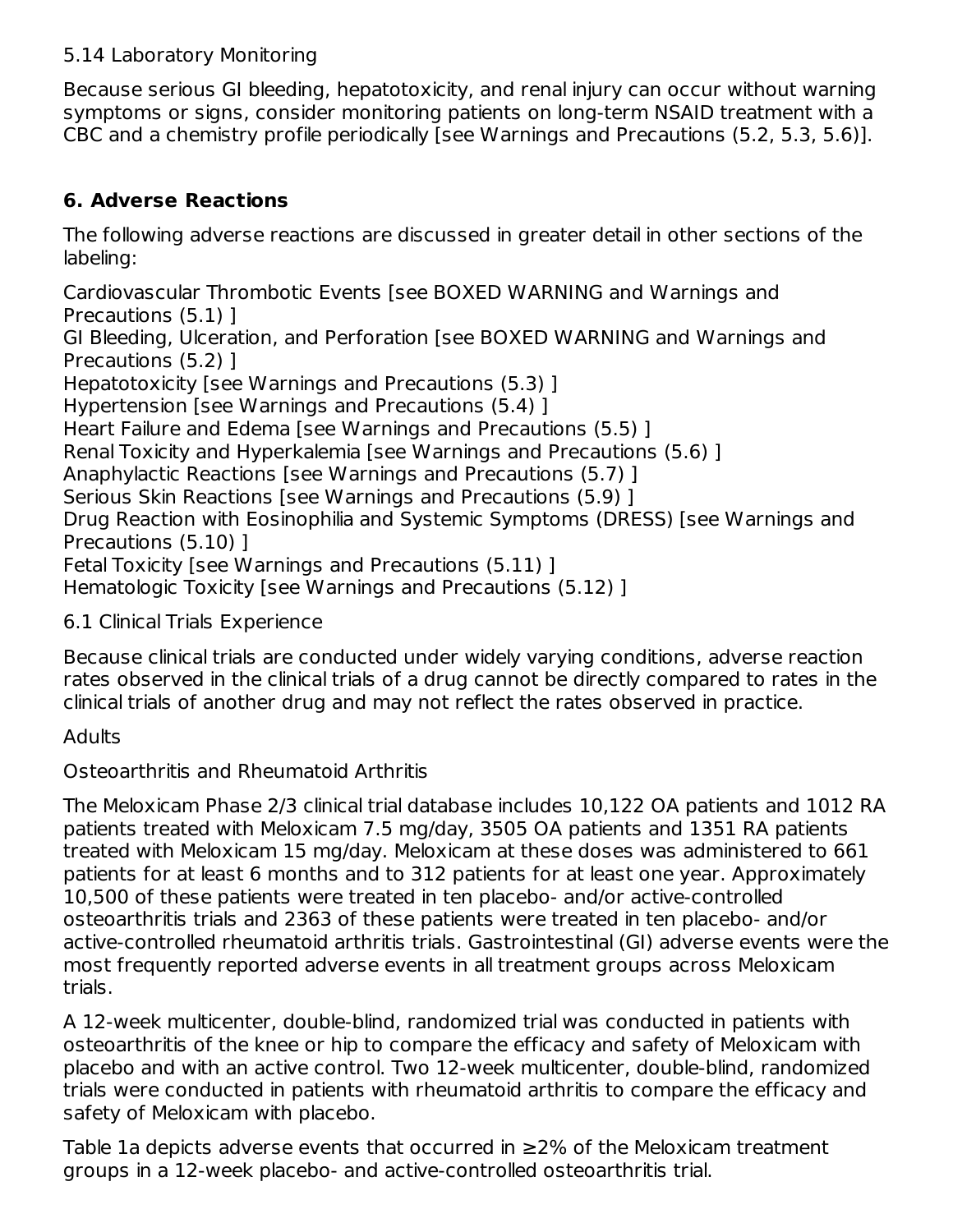Table 1b depicts adverse events that occurred in ≥2% of the Meloxicam treatment groups in two 12-week placebo-controlled rheumatoid arthritis trials.

Table 1a Adverse Events (%) Occurring in ≥2% of Meloxicam Patients in a 12-Week Osteoarthritis Placebo- and Active-Controlled Trial

|                                            | Meloxicam 7.5 | Meloxicam 15 mg | Diclofenac 100 |      |
|--------------------------------------------|---------------|-----------------|----------------|------|
| Placebo                                    |               |                 |                |      |
|                                            | mg daily      | daily           | mg daily       |      |
| No. of Patients                            | 157           | 154             | 156            | 153  |
| Gastrointestinal                           | 17.2          | 20.1            | 17.3           | 28.1 |
| Abdominal pain                             | 2.5           | 1.9             | 2.6            | 1.3  |
| Diarrhea                                   | 3.8           | 7.8             | 3.2            | 9.2  |
| <b>Dyspepsia</b>                           | 4.5           | 4.5             | 4.5            | 6.5  |
| Flatulence                                 | 4.5           | 3.2             | 3.2            | 3.9  |
| <b>Nausea</b>                              | 3.2           | 3.9             | 3.8            | 7.2  |
| Body as a Whole                            |               |                 |                |      |
| Accident household                         | 1.9           | 4.5             | 3.2            | 2.6  |
| Edema1                                     | 2.5           | 1.9             | 4.5            | 3.3  |
| Fall                                       | 0.6           | 2.6             | 0.0            | 1.3  |
| Influenza-like symptoms                    | 5.1           | 4.5             | 5.8            | 2.6  |
| Central<br>Peripheral<br>and               |               |                 |                |      |
| Nervous System                             |               |                 |                |      |
| <b>Dizziness</b>                           | 3.2           | 2.6             | 3.8            | 2.0  |
| Headache                                   | 10.2          | 7.8             | 8.3            | 5.9  |
| Respiratory                                |               |                 |                |      |
| Pharyngitis                                | 1.3           | 0.6             | 3.2            | 1.3  |
| Upper<br>respiratory<br>tract<br>infection | 1.9           | 3.2             | 1.9            | 3.3  |
| <b>Skin</b>                                |               |                 |                |      |
| Rash <sub>2</sub>                          | 2.5           | 2.6             | 0.6            | 2.0  |

Table 1b Adverse Events (%) Occurring in ≥2% of Meloxicam Patients in two 12-Week Rheumatoid Arthritis Placebo- Controlled Trials

| Placebo                                                       | Meloxicam 7.5<br>mg daily | Meloxicam 15<br>mg daily |      |
|---------------------------------------------------------------|---------------------------|--------------------------|------|
| No. of Patients                                               | 469                       | 481                      | 477  |
| <b>Gastrointestinal Disorders</b>                             | 14.1                      | 18.9                     | 16.8 |
| Abdominal pain NOS*                                           | 0.6                       | 2.9                      | 2.3  |
| Dyspeptic signs and symptomst                                 | 3.8                       | 5.8                      | 4.0  |
| Nausea $*$                                                    | 2.6                       | 3.3                      | 3.8  |
| Disorders and Administration<br>General<br>Site<br>Conditions |                           |                          |      |
| Influenza-like illness $*$<br>Infection and Infestations      | 2.1                       | 2.9                      | 2.3  |
| Respiratory tract infections-pathogen<br>Upper                | $\Lambda$ 1               | $7\,$ $\cap$             | C E  |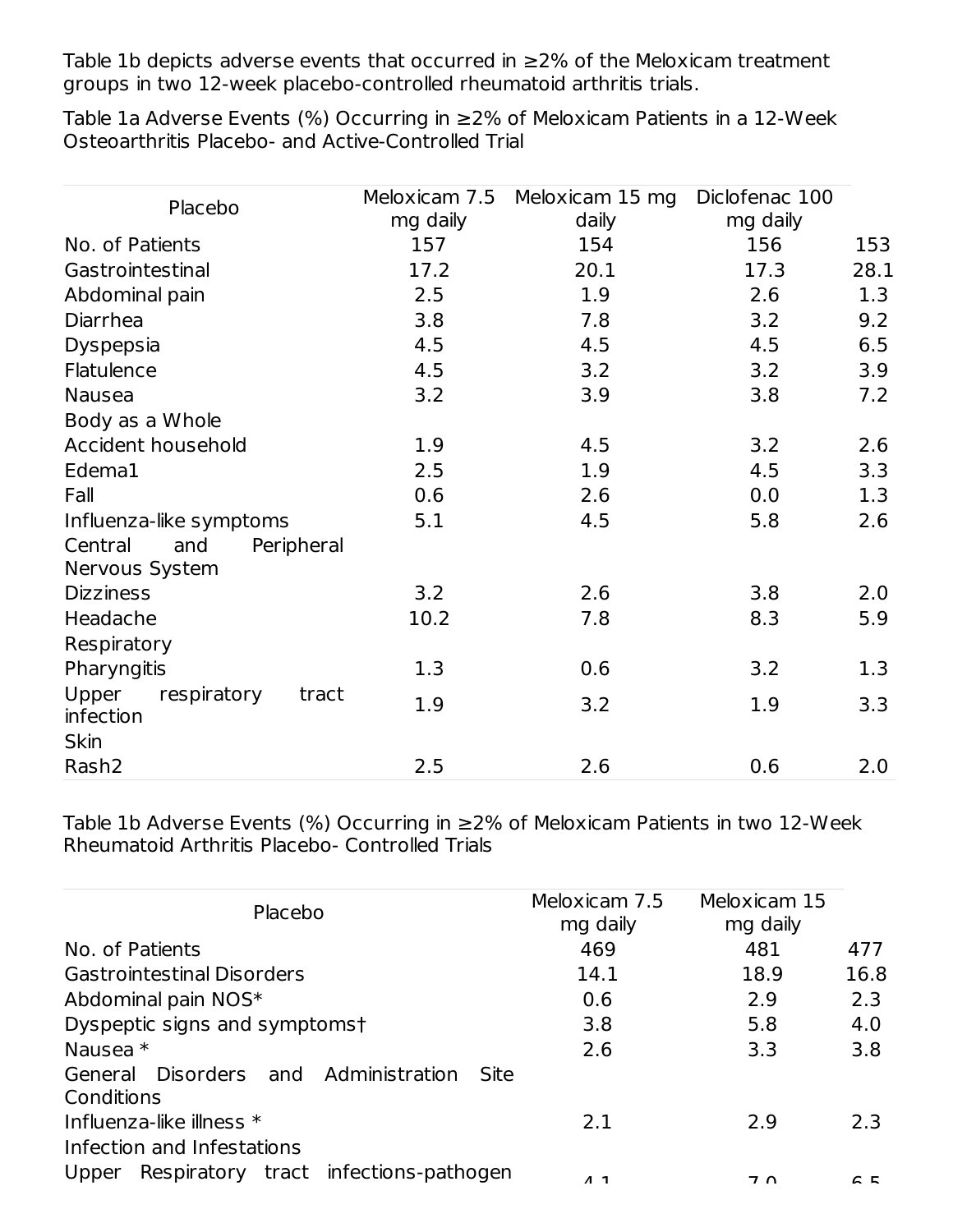| class unspecified †                                      | 4.1    | $\overline{1}$ . $\overline{U}$ | ∪.∪ |
|----------------------------------------------------------|--------|---------------------------------|-----|
| Musculoskeletal<br>and<br>Connective<br><b>Disorders</b> | Tissue |                                 |     |
| Joint related signs and symptoms t                       | 1.9    | 1.5                             | 2.3 |
| Nervous System Disorders                                 |        |                                 |     |
| Headaches NOS *                                          | 6.4    | 6.4                             | 5.5 |
| Skin and Subcutaneous Tissue Disorders                   |        |                                 |     |
| Rash NOS *                                               | 17     | 1 O                             | 21  |

Table 1b Adverse Events (%) Occurring in ≥2% of Meloxicam Patients in two 12-Week Rheumatoid Arthritis Placebo- Controlled Trials

\*

MedDRA preferred term: nausea, abdominal pain NOS, influenza-like illness, headaches NOS, and rash NOS

†

MedDRA high level term (preferred terms): dyspeptic signs and symptoms (dyspepsia, dyspepsia aggravated, eructation, gastrointestinal irritation), upper respiratory tract infections-pathogen unspecified (laryngitis NOS, pharyngitis NOS, sinusitis NOS), joint related signs and symptoms (arthralgia, arthralgia aggravated, joint crepitation, joint effusion, joint swelling)

The adverse events that occurred with Meloxicam in  $\geq$ 2% of patients treated short-term (4 to 6 weeks) and long-term (6 months) in active-controlled osteoarthritis trials are presented in Table 2.

Table 2 Adverse Events (%) Occurring in ≥2% of Meloxicam Patients in 4 to 6 Weeks and 6 Month Active-Controlled Osteoarthritis Trials

| 4-6 Weeks Controlled Trials                    |               | 6 Month Controlled Trials |                            |              |  |  |
|------------------------------------------------|---------------|---------------------------|----------------------------|--------------|--|--|
|                                                | Meloxicam 7.5 |                           | Meloxicam 15 Meloxicam 7.5 | Meloxicam 15 |  |  |
|                                                | mg daily      | mg daily                  | mg daily                   | mg daily     |  |  |
| No. of Patients                                | 8955          | 256                       | 169                        | 306          |  |  |
| Gastrointestinal                               | 11.8          | 18.0                      | 26.6                       | 24.2         |  |  |
| Abdominal pain                                 | 2.7           | 2.3                       | 4.7                        | 2.9          |  |  |
| Constipation                                   | 0.8           | 1.2                       | 1.8                        | 2.6          |  |  |
| Diarrhea                                       | 1.9           | 2.7                       | 5.9                        | 2.6          |  |  |
| <b>Dyspepsia</b>                               | 3.8           | 7.4                       | 8.9                        | 9.5          |  |  |
| Flatulence                                     | 0.5           | 0.4                       | 3.0                        | 2.6          |  |  |
| <b>Nausea</b>                                  | 2.4           | 4.7                       | 4.7                        | 7.2          |  |  |
| Vomiting                                       | 0.6           | 0.8                       | 1.8                        | 2.6          |  |  |
| Body as a Whole                                |               |                           |                            |              |  |  |
| Accident household                             | 0.0           | 0.0                       | 0.6                        | 2.9          |  |  |
| Edema $*$                                      | 0.6           | 2.0                       | 2.4                        | 1.6          |  |  |
| Pain                                           | 0.9           | 2.0                       | 3.6                        | 5.2          |  |  |
| Peripheral<br>Central<br>and<br>Nervous System |               |                           |                            |              |  |  |
| <b>Dizziness</b>                               | 1.1           | 1.6                       | 2.4                        | 2.6          |  |  |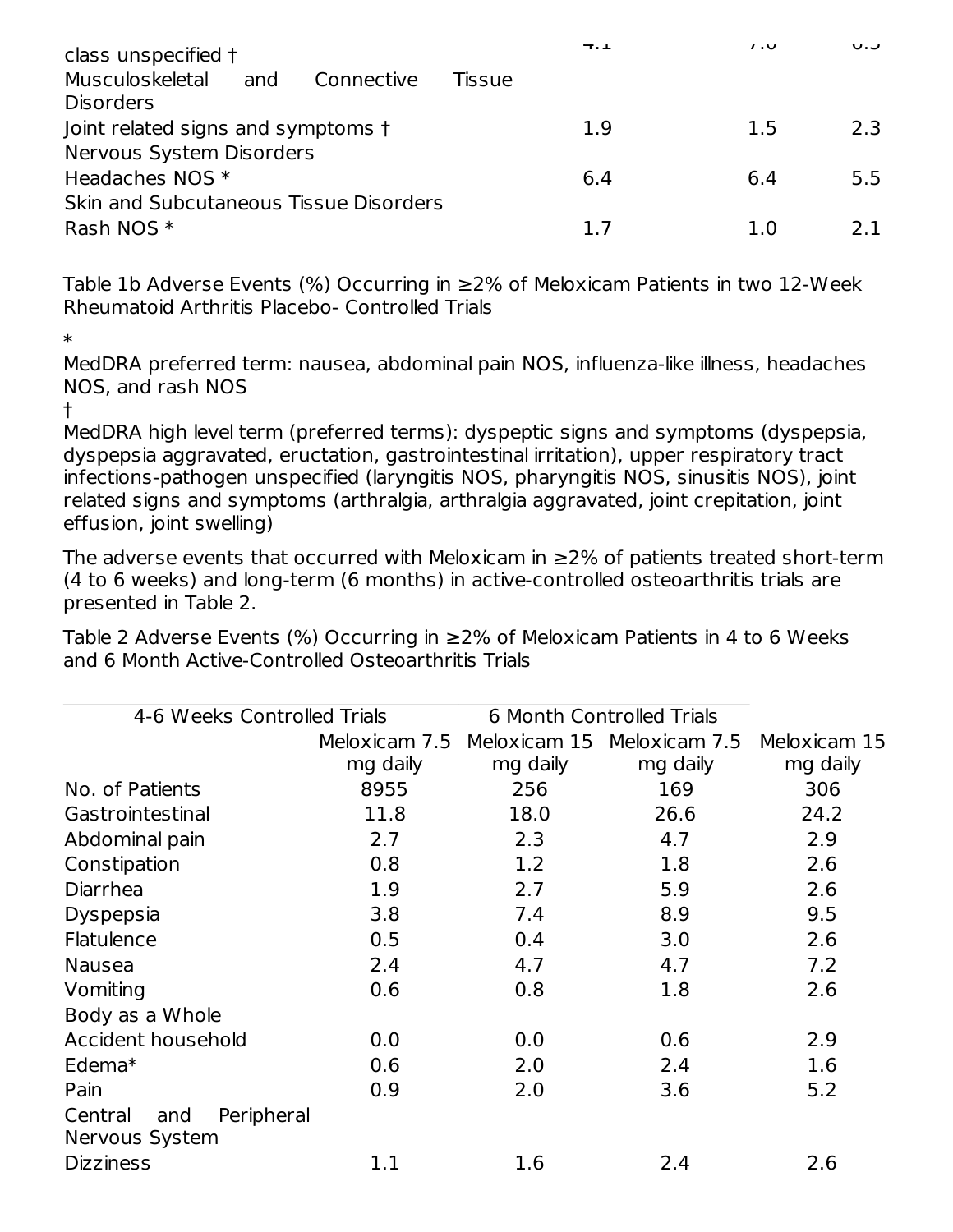| Headache<br>Hematologic                 | 2.4 | 2.7 | 3.6 | 2.6 |
|-----------------------------------------|-----|-----|-----|-----|
| Anemia                                  | 0.1 | 0.0 | 4.1 | 2.9 |
| Musculoskeletal                         |     |     |     |     |
| Arthralgia                              | 0.5 | 0.0 | 5.3 | 1.3 |
| Back pain                               | 0.5 | 0.4 | 3.0 | 0.7 |
| Psychiatric                             |     |     |     |     |
| Insomnia                                | 0.4 | 0.0 | 3.6 | 1.6 |
| Respiratory                             |     |     |     |     |
| Coughing                                | 0.2 | 0.8 | 2.4 | 1.0 |
| Upper respiratory<br>tract<br>infection | 0.2 | 0.0 | 8.3 | 7.5 |
| <b>Skin</b>                             |     |     |     |     |
| Pruritus                                | 0.4 | 1.2 | 2.4 | 0.0 |
| Rash†                                   | 0.3 | 1.2 | 3.0 | 1.3 |
| Urinary                                 |     |     |     |     |
| Micturition frequency                   | 0.1 | 0.4 | 2.4 | 1.3 |
| Urinary tract infection                 | 0.3 | 0.4 | 4.7 | 6.9 |

Table 2 Adverse Events (%) Occurring in ≥2% of Meloxicam Patients in 4 to 6 Weeks and 6 Month Active-Controlled Osteoarthritis Trials

\*

WHO preferred terms edema, edema dependent, edema peripheral, and edema legs combined

†

WHO preferred terms rash, rash erythematous, and rash maculo-papular combined

Higher doses of Meloxicam (22.5 mg and greater) have been associated with an increased risk of serious GI events; therefore, the daily dose of Meloxicam should not exceed 15 mg.

**Pediatrics** 

Pauciarticular and Polyarticular Course Juvenile Rheumatoid Arthritis (JRA)

Three hundred and eighty-seven patients with pauciarticular and polyarticular course JRA were exposed to Meloxicam with doses ranging from 0.125 to 0.375 mg/kg per day in three clinical trials. These studies consisted of two 12-week multicenter, double-blind, randomized trials (one with a 12-week open-label extension and one with a 40-week extension) and one 1-year open-label PK study. The adverse events observed in these pediatric studies with Meloxicam were similar in nature to the adult clinical trial experience, although there were differences in frequency. In particular, the following most common adverse events, abdominal pain, vomiting, diarrhea, headache, and pyrexia, were more common in the pediatric than in the adult trials. Rash was reported in seven (<2%) patients receiving Meloxicam. No unexpected adverse events were identified during the course of the trials. The adverse events did not demonstrate an age or gender-specific subgroup effect.

The following is a list of adverse drug reactions occurring in <2% of patients receiving Meloxicam in clinical trials involving approximately 16,200 patients.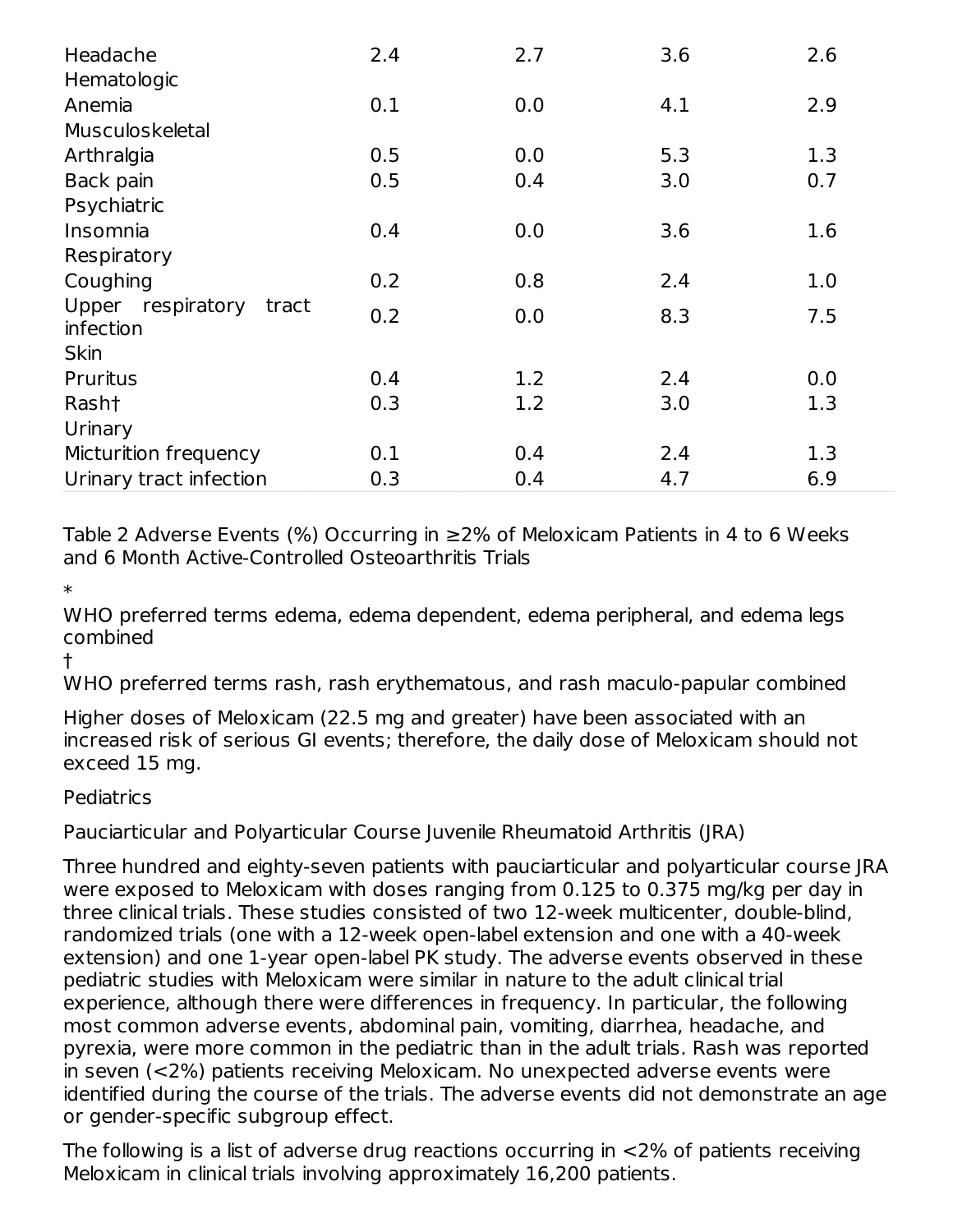Body as **Whole** allergic reaction, face edema, fatigue, fever, hot flushes, malaise, syncope, weight decrease, weight increase Cardiovascular angina pectoris, cardiac failure, hypertension, hypotension, myocardial infarction, vasculitis Central and Peripheral Nervous System convulsions, paresthesia, tremor, vertigo Gastrointestinal hematemesis, hemorrhagic duodenal ulcer, hemorrhagic gastric ulcer, colitis, dry mouth, duodenal ulcer, eructation, esophagitis, gastric ulcer, gastritis, gastroesophageal reflux, gastrointestinal hemorrhage, intestinal perforation, melena, pancreatitis, perforated duodenal ulcer, perforated gastric ulcer, stomatitis ulcerative Heart Rate and Rhythm arrhythmia, palpitation, tachycardia Hematologic leukopenia, purpura, thrombocytopenia Liver and Biliary ALT increased, AST increased, bilirubinemia, GGT increased, hepatitis System **Metabolic Nutritional** and dehydration Psychiatric abnormal dreaming, anxiety, appetite increased, confusion, depression, nervousness, somnolence Respiratory asthma, bronchospasm, dyspnea Skin and alopecia, angioedema, bullous eruption, photosensitivity reaction, Appendages pruritus, sweating increased, urticaria Special Senses abnormal vision, conjunctivitis, taste perversion, tinnitus Urinary System albuminuria, BUN increased, creatinine increased, hematuria, renal failure

### 6.2 Post Marketing Experience

The following adverse reactions have been identified during post approval use of Meloxicam. Because these reactions are reported voluntarily from a population of uncertain size, it is not always possible to reliably estimate their frequency or establish a causal relationship to drug exposure. Decisions about whether to include an adverse event from spontaneous reports in labeling are typically based on one or more of the following factors: (1) seriousness of the event, (2) number of reports, or (3) strength of causal relationship to the drug. Adverse reactions reported in worldwide post marketing experience or the literature include: acute urinary retention; agranulocytosis; alterations in mood (such as mood elevation); anaphylactoid reactions including shock; erythema multiforme; exfoliative dermatitis; interstitial nephritis; jaundice; liver failure; Stevens-Johnson syndrome; toxic epidermal necrolysis, and infertility female.

### **7. Drug Interactions**

See Table 3 for clinically significant drug interactions with meloxicam. See also Warnings and Precautions (5.2, 5.6, 5.12) and Clinical Pharmacology (12.3).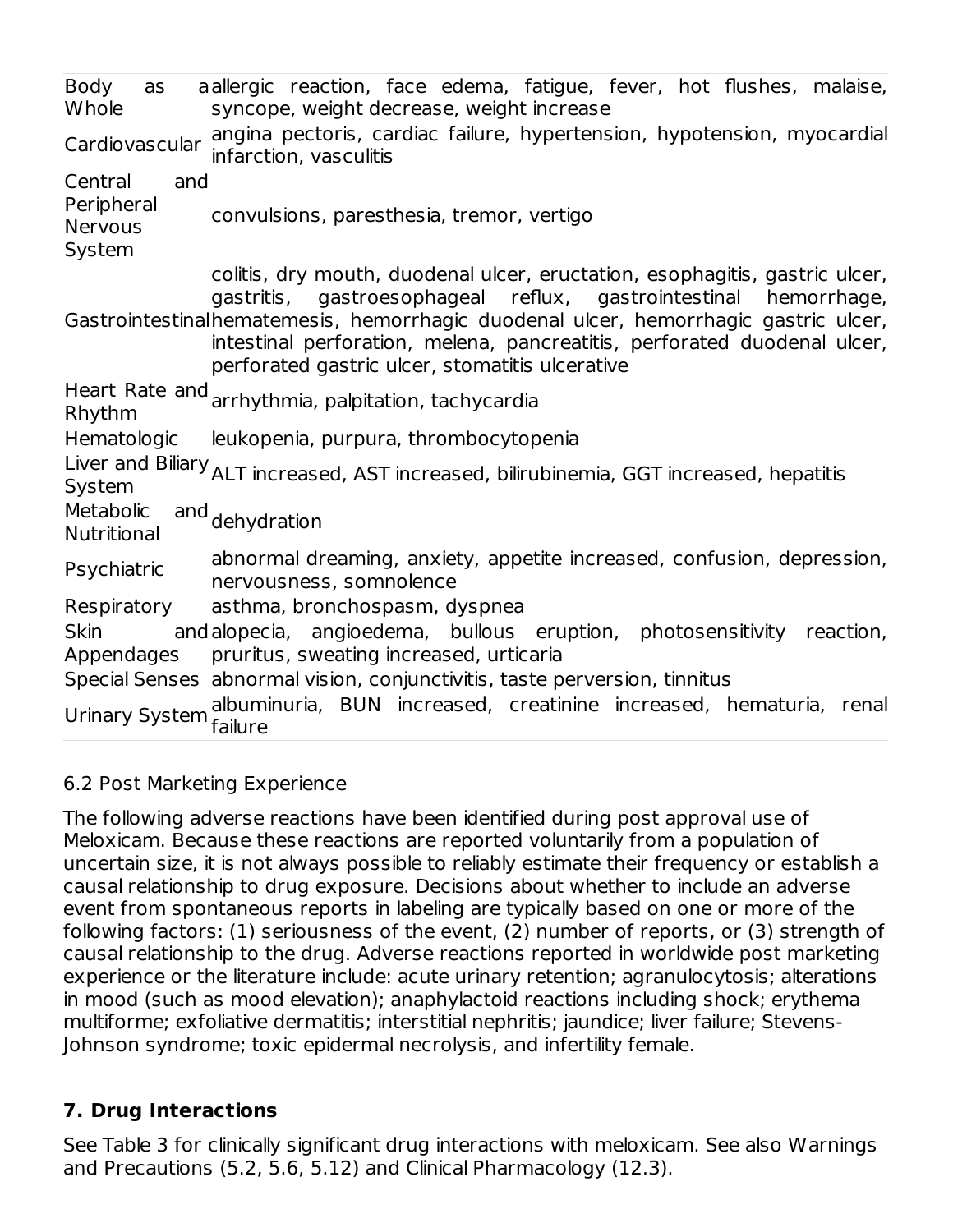|                     | Drugs that Interfere with Hemostasis                                                                                                                                                                                                                                                                                                                                                                                                                                                                                                                      |
|---------------------|-----------------------------------------------------------------------------------------------------------------------------------------------------------------------------------------------------------------------------------------------------------------------------------------------------------------------------------------------------------------------------------------------------------------------------------------------------------------------------------------------------------------------------------------------------------|
|                     | Meloxicam and anticoagulants such as warfarin have a synergistic effect on<br>bleeding. The concomitant use of meloxicam and anticoagulants have an<br>increased risk of serious bleeding compared to the use of either drug                                                                                                                                                                                                                                                                                                                              |
| Clinical            | alone.                                                                                                                                                                                                                                                                                                                                                                                                                                                                                                                                                    |
| Impact:             | Serotonin release by platelets plays an important role in hemostasis. Case-<br>control and cohort epidemiological studies showed that concomitant use of<br>drugs that interfere with serotonin reuptake and an NSAID may potentiate<br>the risk of bleeding more than an NSAID alone.<br>Monitor patients with concomitant use of Meloxicam with anticoagulants                                                                                                                                                                                          |
|                     | (e.g., warfarin), antiplatelet agents (e.g., aspirin), selective serotonin<br>Intervention: reuptake inhibitors (SSRIs), and serotonin norepinephrine reuptake<br>inhibitors (SNRIs) for signs of bleeding [see Warnings and Precautions<br>$(5.12)$ ].                                                                                                                                                                                                                                                                                                   |
| Aspirin             |                                                                                                                                                                                                                                                                                                                                                                                                                                                                                                                                                           |
| Clinical<br>Impact: | Controlled clinical studies showed that the concomitant use of NSAIDs and<br>analgesic doses of aspirin does not produce any greater therapeutic effect<br>than the use of NSAIDs alone. In a clinical study, the concomitant use of an<br>NSAID and aspirin was associated with a significantly increased incidence of<br>GI adverse reactions as compared to use of the NSAID alone [see<br>Warnings and Precautions (5.2) ].                                                                                                                           |
|                     | Concomitant use of Meloxicam and low dose aspirin or analgesic doses of<br>aspirin is not generally recommended because of the increased risk of<br>Intervention: bleeding [see Warnings and Precautions (5.12) ].<br>Meloxicam is not a substitute for low dose aspirin for cardiovascular                                                                                                                                                                                                                                                               |
|                     | protection.                                                                                                                                                                                                                                                                                                                                                                                                                                                                                                                                               |
|                     | ACE Inhibitors, Angiotensin Receptor Blockers, or Beta-Blockers                                                                                                                                                                                                                                                                                                                                                                                                                                                                                           |
|                     | NSAIDs may diminish the antihypertensive effect of angiotensin converting<br>enzyme (ACE) inhibitors, angiotensin receptor blockers (ARBs), or beta-<br>blockers (including propranolol).                                                                                                                                                                                                                                                                                                                                                                 |
| Clinical<br>Impact: | In patients who are elderly, volume-depleted (including those on diuretic<br>therapy), or have renal impairment, coadministration of an NSAID with ACE<br>inhibitors or ARBs may result in deterioration of renal function, including<br>possible acute renal failure. These effects are usually reversible.<br>During concomitant use of Meloxicam and ACE inhibitors, ARBs, or beta-<br>blockers, monitor blood pressure to ensure that the desired blood<br>pressure is obtained.<br>During concomitant use of Meloxicam and ACE inhibitors or ARBs in |
| Intervention:       | patients who are elderly, volume-depleted, or have impaired renal function,<br>monitor for signs of worsening renal function [see Warnings and<br>Precautions (5.6) ].                                                                                                                                                                                                                                                                                                                                                                                    |
|                     | When these drugs are administered concomitantly, patients should be<br>adequately hydrated. Assess renal function at the beginning of the<br>concomitant treatment and periodically thereafter.                                                                                                                                                                                                                                                                                                                                                           |
| <b>Diuretics</b>    |                                                                                                                                                                                                                                                                                                                                                                                                                                                                                                                                                           |
|                     | Clinical studies, as well as post-marketing observations, showed that<br>NSAIDs reduced the natriuretic effect of loop diuretics (e.g., furosemide)<br>and thiazide diuretics in some patients. This effect has been attributed to                                                                                                                                                                                                                                                                                                                        |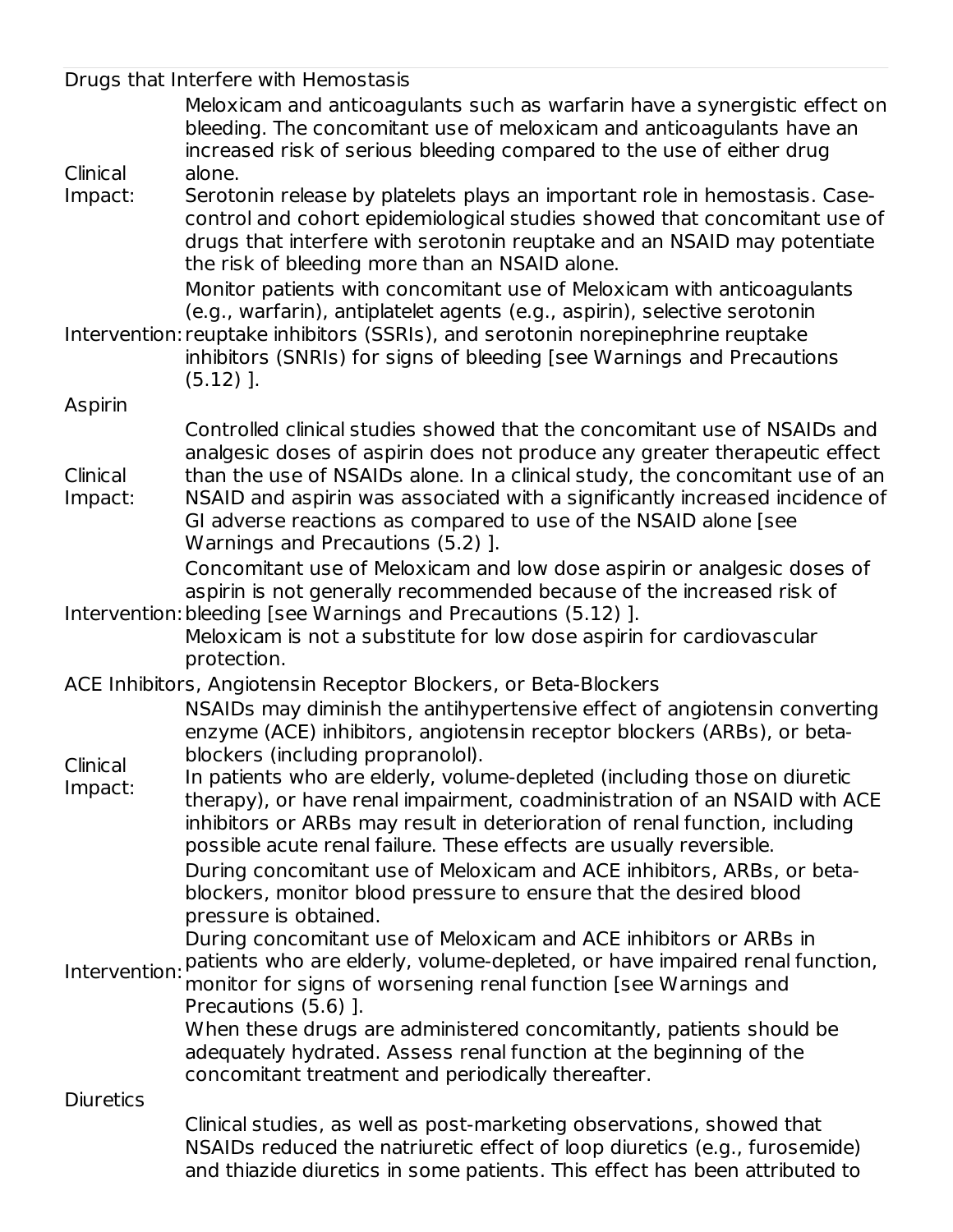Clinical Impact: the NSAID inhibition of renal prostaglandin synthesis. However, studies with furosemide agents and meloxicam have not demonstrated a reduction in natriuretic effect. Furosemide single and multiple dose pharmacodynamics and pharmacokinetics are not affected by multiple doses of meloxicam.

Intervention: signs of worsening renal function, in addition to assuring diuretic efficacy During concomitant use of Meloxicam with diuretics, observe patients for including antihypertensive effects [see Warnings and Precautions (5.6) ].

Lithium

NSAIDs have produced elevations in plasma lithium levels and reductions in renal lithium clearance. The mean minimum lithium concentration increased

Clinical Impact: 15%, and the renal clearance decreased by approximately 20%. This effect has been attributed to NSAID inhibition of renal prostaglandin synthesis [see Clinical Pharmacology (12.3) ].

Intervention: During concomitant use of Meloxicam and lithium, monitor patients for signs of lithium toxicity.

**Methotrexate** 

Clinical Impact: Concomitant use of NSAIDs and methotrexate may increase the risk for methotrexate toxicity (e.g., neutropenia, thrombocytopenia, renal dysfunction).

Intervention: During concomitant use of Meloxicam and methotrexate, monitor patients for methotrexate toxicity.

Cyclosporine

Clinical Impact: Concomitant use of Meloxicam and cyclosporine may increase cyclosporine's nephrotoxicity.

Intervention: for signs of worsening renal function. During concomitant use of Meloxicam and cyclosporine, monitor patients

NSAIDs and Salicylates

Clinical Concomitant use of meloxicam with other NSAIDs or salicylates (e.g.,

Impact: diflunisal, salsalate) increases the risk of GI toxicity, with little or no increase in efficacy [see Warnings and Precautions (5.2) ].

Intervention: The concomitant use of meloxicam with other NSAIDs or salicylates is not recommended.

Pemetrexed

**Clinical** Impact: Concomitant use of Meloxicam and pemetrexed may increase the risk of pemetrexed-associated myelosuppression, renal, and GI toxicity (see the pemetrexed prescribing information).

During concomitant use of Meloxicam and pemetrexed, in patients with renal impairment whose creatinine clearance ranges from 45 to 79 mL/min, monitor for myelosuppression, renal and GI toxicity.

Intervention: Patients taking meloxicam should interrupt dosing for at least five days before, the day of, and two days following pemetrexed administration. In patients with creatinine clearance below 45 mL/min, the concomitant administration of meloxicam with pemetrexed is not recommended.

# **8. Use in Specific Populations**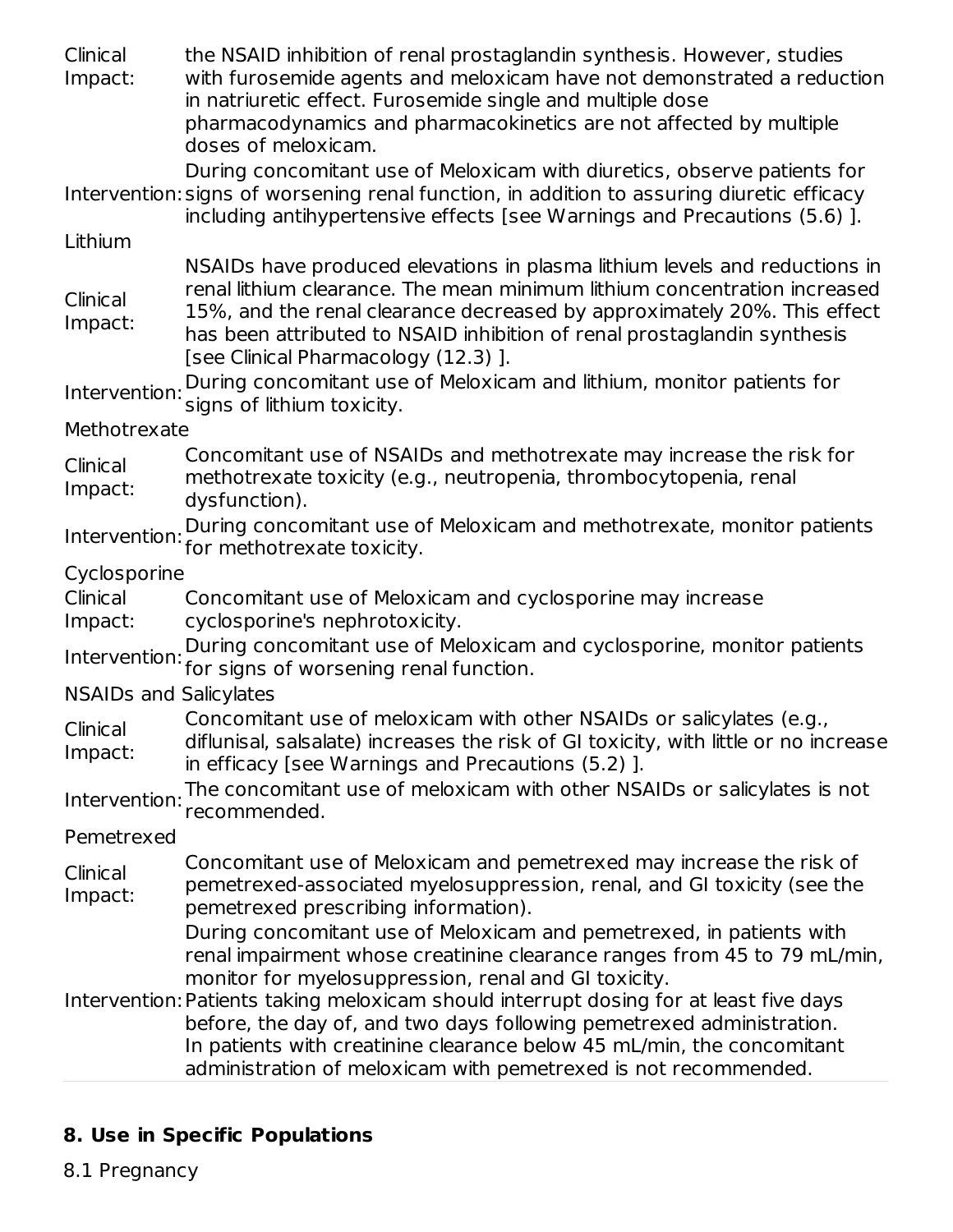#### Risk Summary

Use of NSAIDs, including Meloxicam, can cause premature closure of the fetal ductus arteriosus and fetal renal dysfunction leading to oligohydramnios and, in some cases, neonatal renal impairment. Because of these risks, limit dose and duration of Meloxicam use between about 20 and 30 weeks of gestation, and avoid Meloxicam use at about 30 weeks of gestation and later in pregnancy (see Clinical Considerations, Data).

Premature Closure of Fetal Ductus Arteriosus

Use of NSAIDs, including Meloxicam, at about 30 weeks gestation or later in pregnancy increases the risk of premature closure of the fetal ductus arteriosus.

Oligohydramnios/Neonatal Renal Impairment

Use of NSAIDs at about 20 weeks gestation or later in pregnancy has been associated with cases of fetal renal dysfunction leading to oligohydramnios, and in some cases, neonatal renal impairment.

Data from observational studies regarding potential embryofetal risks of NSAID use in women in the first or second trimesters of pregnancy are inconclusive.

In animal reproduction studies, embryofetal death was observed in rats and rabbits treated during the period of organogenesis with meloxicam at oral doses equivalent to 0.65- and 6.5-times the maximum recommended human dose (MRHD) of Meloxicam. Increased incidence of septal heart defects were observed in rabbits treated throughout embryogenesis with meloxicam at an oral dose equivalent to 78-times the MRHD. In preand post-natal reproduction studies, there was an increased incidence of dystocia, delayed parturition, and decreased offspring survival at 0.08-times MRHD of meloxicam. No teratogenic effects were observed in rats and rabbits treated with meloxicam during organogenesis at an oral dose equivalent to 2.6 and 26-times the MRHD [see Data].

Based on animal data, prostaglandins have been shown to have an important role in endometrial vascular permeability, blastocyst implantation, and decidualization. In animal studies, administration of prostaglandin synthesis inhibitors, such as meloxicam, resulted in increased pre- and post-implantation loss. Prostaglandins also have been shown to have an important role in fetal kidney development. In published animal studies, prostaglandin synthesis inhibitors have been reported to impair kidney development when administered at clinically relevant doses.

The estimated background risk of major birth defects and miscarriage for the indicated population(s) is unknown. All pregnancies have a background risk of birth defect, loss, or other adverse outcomes. In the U.S. general population, the estimated background risk of major birth defects and miscarriage in clinically recognized pregnancies is 2% to 4% and 15% to 20%, respectively.

Clinical Considerations

Fetal/Neonatal Adverse Reactions

Premature Closure of Fetal Ductus Arteriosus:

Avoid use of NSAIDs in women at about 30 weeks gestation and later in pregnancy, because NSAIDs, including meloxicam, can cause premature closure of the fetal ductus arteriosus (see Data).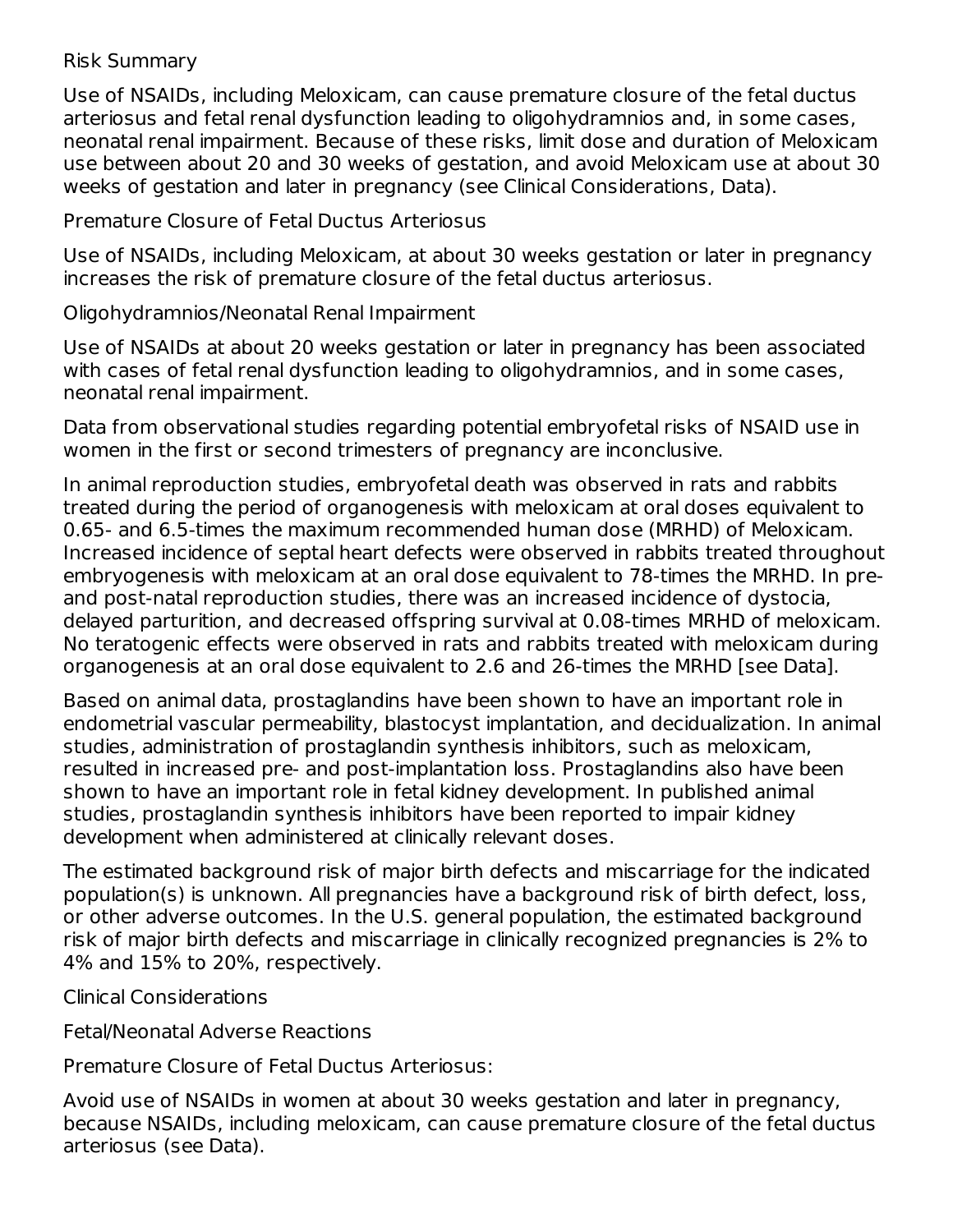Oligohydramnios/Neonatal Renal Impairment:

If an NSAID is necessary at about 20 weeks gestation or later in pregnancy, limit the use to the lowest effective dose and shortest duration possible. If meloxicam treatment extends beyond 48 hours, consider monitoring with ultrasound for oligohydramnios. If oligohydramnios occurs, discontinue meloxicam and follow up according to clinical practice (see Data).

Labor or Delivery

There are no studies on the effects of Meloxicam during labor or delivery. In animal studies, NSAIDs, including meloxicam, inhibit prostaglandin synthesis, cause delayed parturition, and increase the incidence of stillbirth.

Data

Human Data

Premature Closure of Fetal Ductus Arteriosus:

Published literature reports that the use of NSAIDs at about 30 weeks of gestation and later in pregnancy may cause premature closure of the fetal ductus arteriosus.

Oligohydramnios/Neonatal Renal Impairment:

Published studies and postmarketing reports describe maternal NSAID use at about 20 weeks gestation or later in pregnancy associated with fetal renal dysfunction leading to oligohydramnios, and in some cases, neonatal renal impairment. These adverse outcomes are seen, on average, after days to weeks of treatment, although oligohydramnios has been infrequently reported as soon as 48 hours after NSAID initiation. In many cases, but not all, the decrease in amniotic fluid was transient and reversible with cessation of the drug. There have been a limited number of case reports of maternal NSAID use and neonatal renal dysfunction without oligohydramnios, some of which were irreversible. Some cases of neonatal renal dysfunction required treatment with invasive procedures, such as exchange transfusion or dialysis.

Methodological limitations of these postmarketing studies and reports include lack of a control group; limited information regarding dose, duration, and timing of drug exposure; and concomitant use of other medications. These limitations preclude establishing a reliable estimate of the risk of adverse fetal and neonatal outcomes with maternal NSAID use. Because the published safety data on neonatal outcomes involved mostly preterm infants, the generalizability of certain reported risks to the full-term infant exposed to NSAIDs through maternal use is uncertain.

### Animal Data

Meloxicam was not teratogenic when administered to pregnant rats during fetal organogenesis at oral doses up to 4 mg/kg/day (2.6-fold greater than the MRHD of 15 mg of Meloxicam based on BSA comparison). Administration of meloxicam to pregnant rabbits throughout embryogenesis produced an increased incidence of septal defects of the heart at an oral dose of 60 mg/kg/day (78-fold greater than the MRHD based on BSA comparison). The no effect level was 20 mg/kg/day (26-fold greater than the MRHD based on BSA conversion). In rats and rabbits, embryolethality occurred at oral meloxicam doses of 1 mg/kg/day and 5 mg/kg/day, respectively (0.65and 6.5-fold greater, respectively, than the MRHD based on BSA comparison) when administered throughout organogenesis.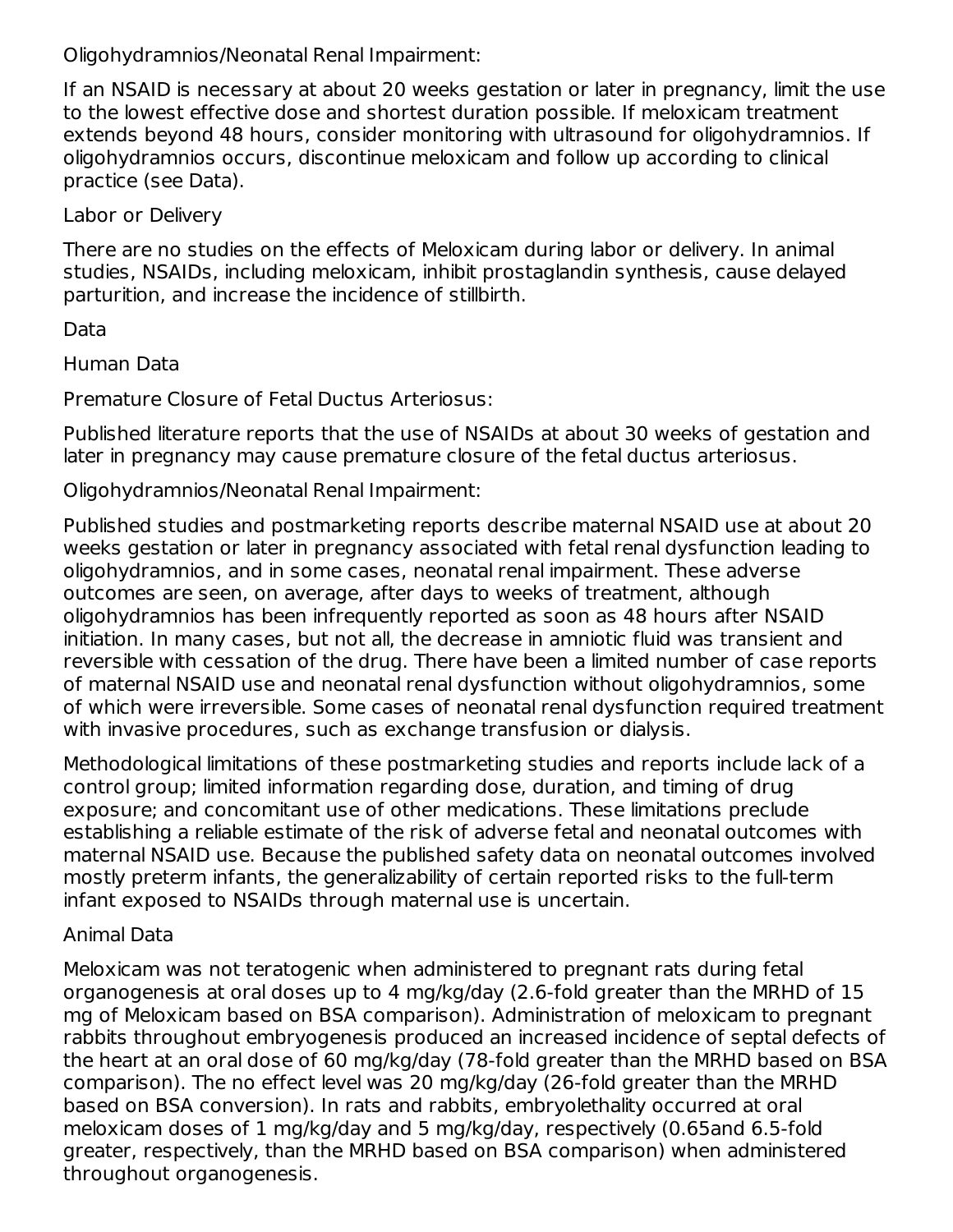Oral administration of meloxicam to pregnant rats during late gestation through lactation increased the incidence of dystocia, delayed parturition, and decreased offspring survival at meloxicam doses of 0.125 mg/kg/day or greater (0.08-times MRHD based on BSA comparison).

8.2 Lactation

Risk Summary

There are no human data available on whether meloxicam is present in human milk, or on the effects on breastfed infants, or on milk production. The developmental and health benefits of breastfeeding should be considered along with the mother's clinical need for Meloxicam and any potential adverse effects on the breastfed infant from the Meloxicam or from the underlying maternal condition.

Data

Animal Data

Meloxicam was present in the milk of lactating rats at concentrations higher than those in plasma.

8.3 Females and Males of Reproductive Potential

Infertility

**Females** 

Based on the mechanism of action, the use of prostaglandin-mediated NSAIDs, including Meloxicam, may delay or prevent rupture of ovarian follicles, which has been associated with reversible infertility in some women. Published animal studies have shown that administration of prostaglandin synthesis inhibitors has the potential to disrupt prostaglandin-mediated follicular rupture required for ovulation. Small studies in women treated with NSAIDs have also shown a reversible delay in ovulation. Consider withdrawal of NSAIDs, including Meloxicam, in women who have difficulties conceiving or who are undergoing investigation of infertility.

8.4 Pediatric Use

The safety and effectiveness of meloxicam in pediatric JRA patients from 2 to 17 years of age has been evaluated in three clinical trials [see Dosage and Administration (2.3), Adverse Reactions (6.1) and Clinical Studies (14.2)].

8.5 Geriatric Use

Elderly patients, compared to younger patients, are at greater risk for NSAID-associated serious cardiovascular, gastrointestinal, and/or renal adverse reactions. If the anticipated benefit for the elderly patient outweighs these potential risks, start dosing at the low end of the dosing range, and monitor patients for adverse effects [see Warnings and Precautions (5.1, 5.2, 5.3, 5.6 5.14

8.6 Hepatic Impairment

No dose adjustment is necessary in patients with mild to moderate hepatic impairment. Patients with severe hepatic impairment have not been adequately studied. Since meloxicam is significantly metabolized in the liver and hepatotoxicity may occur, use meloxicam with caution in patients with hepatic impairment [see Warnings and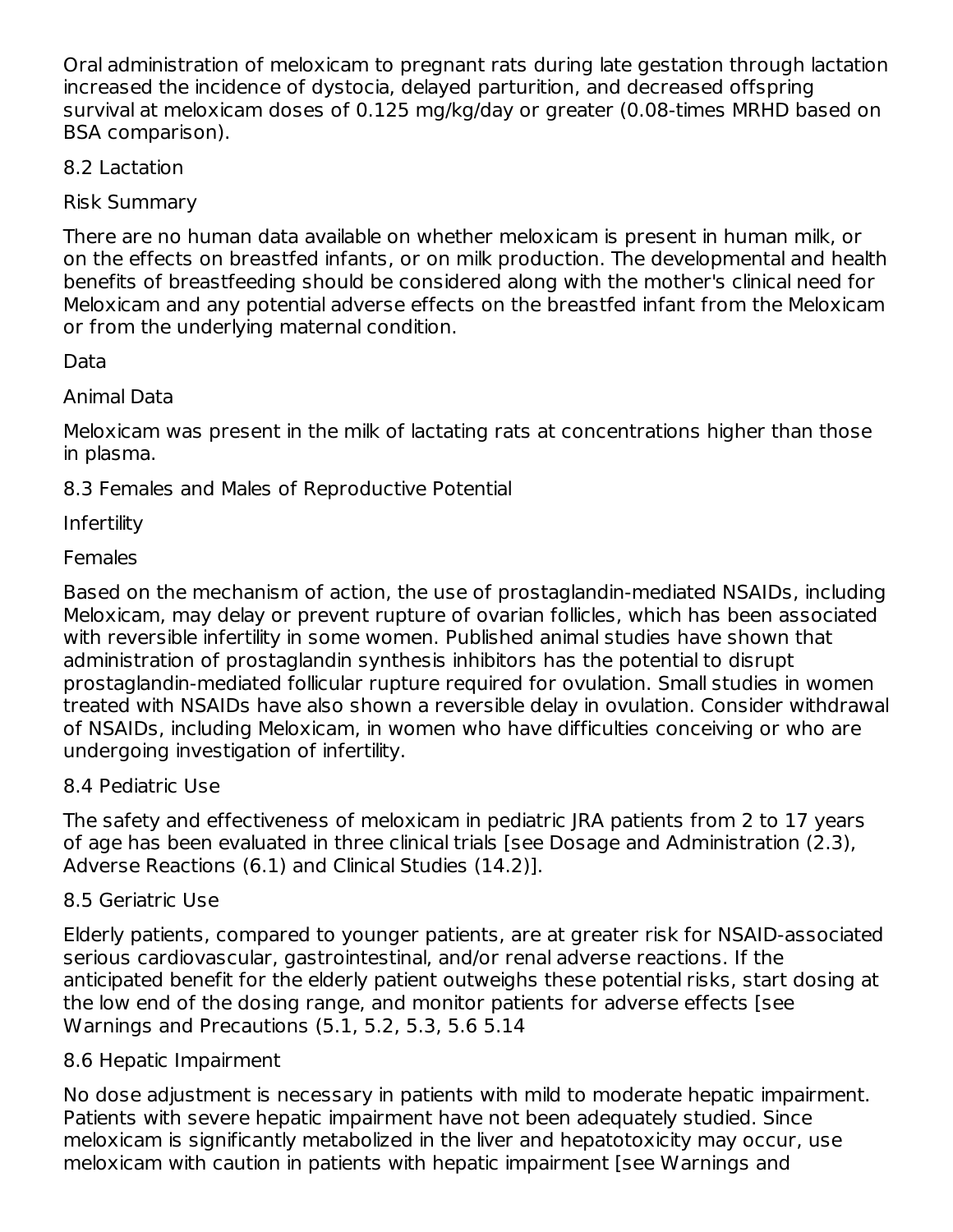Precautions (5.3) and Clinical Pharmacology (12.3)].

8.7 Renal Impairment

No dose adjustment is necessary in patients with mild to moderate renal impairment. Patients with severe renal impairment have not been studied. The use of Meloxicam in subjects with severe renal impairment is not recommended. In patients on hemodialysis, meloxicam should not exceed 7.5 mg per day. Meloxicam is not dialyzable [see Dosage and Administration (2.1) and Clinical Pharmacology (12.3)].

# **10. Overdosage**

Symptoms following acute NSAID overdosages have been typically limited to lethargy, drowsiness, nausea, vomiting, and epigastric pain, which have been generally reversible with supportive care. Gastrointestinal bleeding has occurred. Hypertension, acute renal failure, respiratory depression, and coma have occurred, but were rare [see Warnings and Precautions (5.1, 5.2, 5.4, 5.6)].

Manage patients with symptomatic and supportive care following an NSAID overdosage. There are no specific antidotes. Consider emesis and/or activated charcoal (60 to 100 grams in adults, 1 to 2 grams per kg of body weight in pediatric patients) and/or osmotic cathartic in symptomatic patients seen within four hours of ingestion or in patients with a large overdosage (5 to 10 times the recommended dosage). Forced diuresis, alkalinization of urine, hemodialysis, or hemoperfusion may not be useful due to high protein binding.

There is limited experience with meloxicam overdosage. Cholestyramine is known to accelerate the clearance of meloxicam. Accelerated removal of meloxicam by 4 g oral doses of cholestyramine given three times a day was demonstrated in a clinical trial. Administration of cholestyramine may be useful following an overdosage.

For additional information about overdosage treatment, call a poison control center (1- 800-222-1222).

# **11. Description**

Meloxicam Tablets USP are a nonsteroidal anti-inflammatory drug (NSAID). Each tablet contains 7.5 mg or 15 mg meloxicam for oral administration. Meloxicam is chemically designated as 4-hydroxy-2-methyl-N-(5-methyl-2-thiazolyl)-2H-1,2-benzothiazine-3 carboxamide-1,1-dioxide. The molecular weight is 351.4. Its empirical formula is C14H13N3O4S2 and it has the following structural formula:



Chemical Structure

Meloxicam is a pastel yellow solid, practically insoluble in water, with higher solubility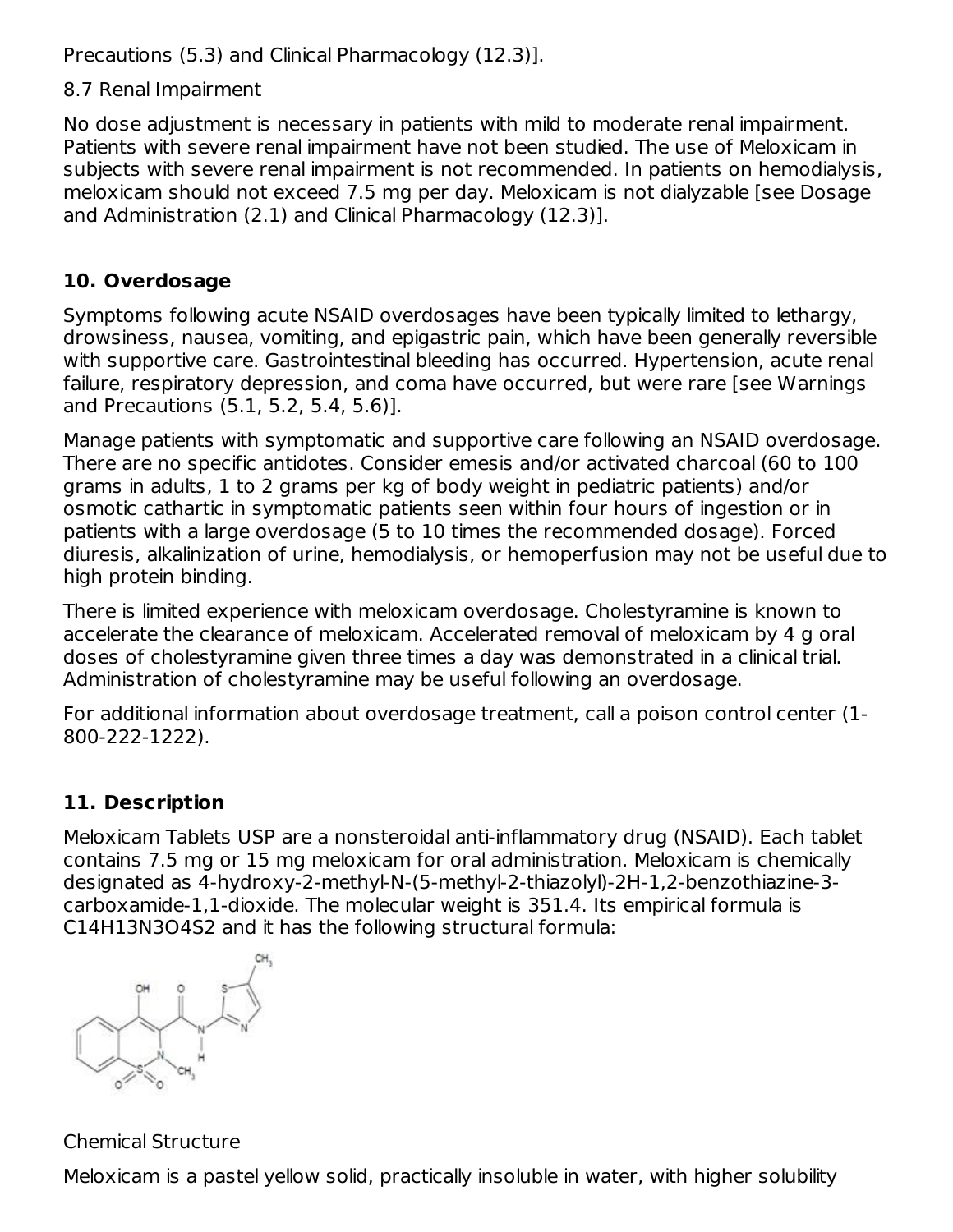observed in strong acids and bases. It is very slightly soluble in methanol. Meloxicam has an apparent partition coefficient (log P)app  $= 0.1$  in n-octanol/buffer pH 7.4. Meloxicam has pKa values of 1.1 and 4.2.

Meloxicam is available as a tablet for oral administration containing 7.5 mg or 15 mg meloxicam.

The inactive ingredients in Meloxicam tablets USP include colloidal silicon dioxide, crospovidone, lactose monohydrate, magnesium stearate, microcrystalline cellulose, povidone and sodium citrate dihydrate.

# **12. Clinical Pharmacology**

### 12.1 Mechanism of Action

Meloxicam has analgesic, anti-inflammatory, and antipyretic properties.

The mechanism of action of Meloxicam, like that of other NSAIDs, is not completely understood but involves inhibition of cyclooxygenase (COX-1 and COX-2).

Meloxicam is a potent inhibitor of prostaglandin synthesis in vitro. Meloxicam concentrations reached during therapy have produced in vivo effects. Prostaglandins sensitize afferent nerves and potentiate the action of bradykinin in inducing pain in animal models. Prostaglandins are mediators of inflammation. Because meloxicam is an inhibitor of prostaglandin synthesis, its mode of action may be due to a decrease of prostaglandins in peripheral tissues.

### 12.3 Pharmacokinetics

## Absorption

The absolute bioavailability of meloxicam capsules was 89% following a single oral dose of 30 mg compared with 30 mg IV bolus injection. Following single intravenous doses, dose-proportional pharmacokinetics were shown in the range of 5 mg to 60 mg. After multiple oral doses the pharmacokinetics of meloxicam capsules were dose-proportional over the range of 7.5 mg to 15 mg. Mean Cmax was achieved within four to five hours after a 7.5 mg meloxicam tablet was taken under fasted conditions, indicating a prolonged drug absorption. With multiple dosing, steady-state concentrations were reached by Day 5. A second meloxicam concentration peak occurs around 12 to 14 hours post-dose suggesting biliary recycling.

Meloxicam capsules have been shown to be bioequivalent to Meloxicam tablets.

Table 4 Single Dose and Steady-State Pharmacokinetic Parameters for Oral 7.5 mg and 15 mg Meloxicam (Mean and % CV)\*.

| <b>Steady State</b>                 |                                          | Single Dose                 |                                 |                              |                                      |
|-------------------------------------|------------------------------------------|-----------------------------|---------------------------------|------------------------------|--------------------------------------|
| Pharmacokinetic<br>Parameters (%CV) | Healthy male Elderly<br>adults<br>(Fed)† | males<br>$(Fed)$ †          | Elderly<br>females<br>$(Fed)$ † | Renal<br>failure<br>(Fasted) | Hepatic<br>insufficiency<br>(Fasted) |
|                                     | $7.5 \text{ mg}$<br>tablets              | $15 \text{ mg}$<br>capsules | $15 \text{ mg}$<br>capsules     | $15 \text{ mg}$<br>capsules  | 15 <sub>mg</sub><br>capsules         |
| N                                   | 18                                       | $\mathbf{A}$                |                                 |                              | 12                                   |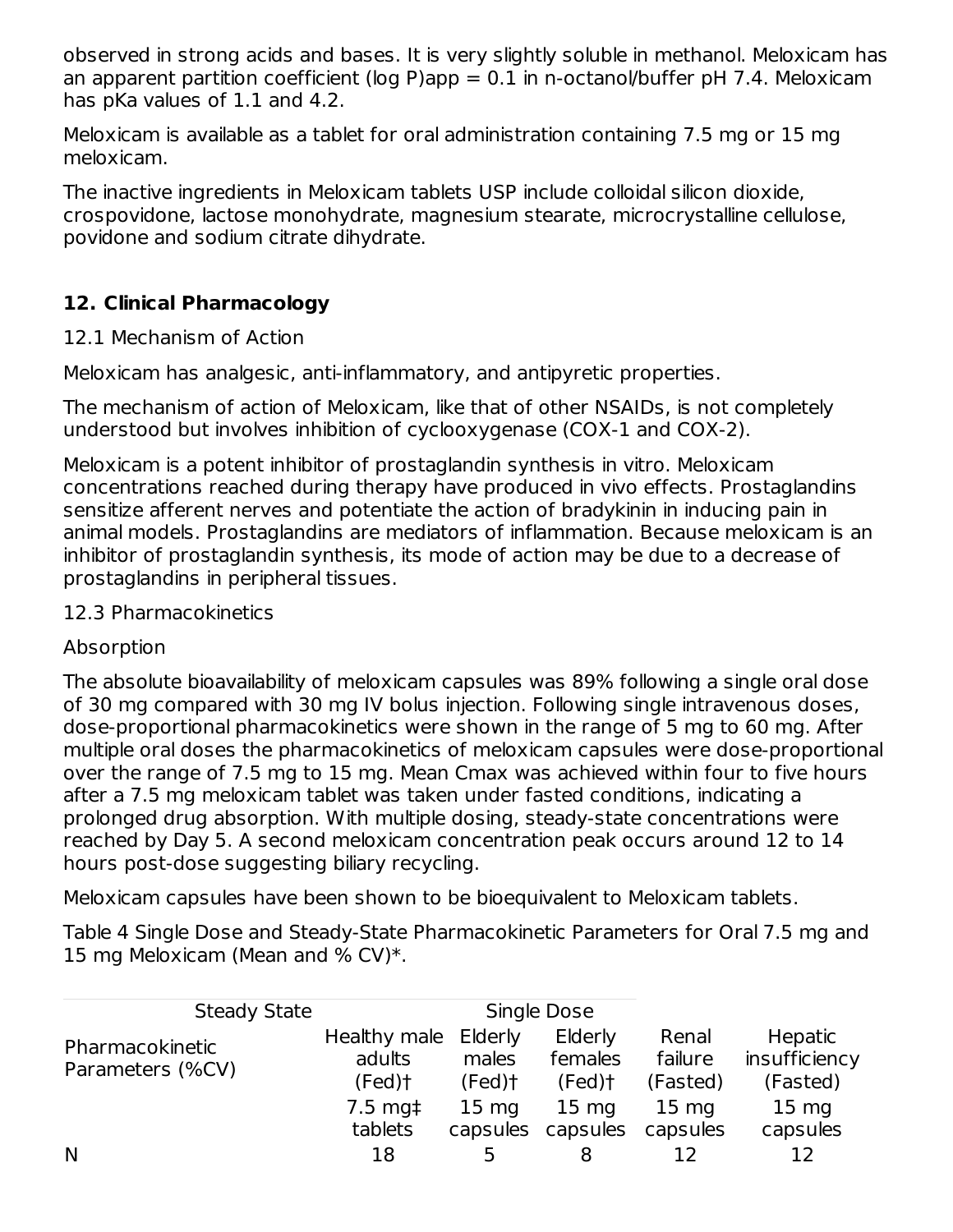| Cmax     | $[\mu q/mL]$        | 1.05 (20) |                    |         | $2.3(59)$ $3.2(24)$ $0.59(36)$ | 0.84(29) |
|----------|---------------------|-----------|--------------------|---------|--------------------------------|----------|
| tmax     | [h]                 | 4.9 (8)   | 5 (12)             | 6(27)   | 4 (65)                         | 10 (87)  |
| t1/2     | Th <sub>1</sub>     | 20.1(29)  | 21 (34)            | 24 (34) | 18 (46)                        | 16 (29)  |
| CL/f     | $[mL/min]$ 8.8 (29) |           | $9.9(76)$ 5.1 (22) |         | 19 (43)                        | 11 (44)  |
| $Vz/f$ § | L.                  | 14.7 (32) | 15 (42)            | 10 (30) | 26 (44)                        | 14 (29)  |

\*

The parameter values in the table are from various studies † not under high fat conditions ‡

Meloxicam tablets

§

VZ/f =Dose/(AUC•Kel)

Food and Antacid Effects

Administration of meloxicam capsules following a high fat breakfast (75 g of fat) resulted in mean peak drug levels (i.e., Cmax) being increased by approximately 22% while the extent of absorption (AUC) was unchanged. The time to maximum concentration (Tmax) was achieved between 5 and 6 hours. No pharmacokinetic interaction was detected with concomitant administration of antacids. Based on these results, Meloxicam can be administered without regard to timing of meals or concomitant administration of antacids.

### **Distribution**

The mean volume of distribution (Vss) of meloxicam is approximately 10 L. Meloxicam is  $\sim$ 99.4% bound to human plasma proteins (primarily albumin) within the therapeutic dose range. The fraction of protein binding is independent of drug concentration, over the clinically relevant concentration range, but decreases to  $\sim$ 99% in patients with renal disease. Meloxicam penetration into human red blood cells, after oral dosing, is less than 10%. Following a radiolabeled dose, over 90% of the radioactivity detected in the plasma was present as unchanged meloxicam.

Meloxicam concentrations in synovial fluid, after a single oral dose, range from 40% to 50% of those in plasma. The free fraction in synovial fluid is 2.5 times higher than in plasma, due to the lower albumin content in synovial fluid as compared to plasma. The significance of this penetration is unknown.

Elimination

## Metabolism

Meloxicam is extensively metabolized in the liver. Meloxicam metabolites include 5' carboxy meloxicam (60% of dose), from P-450 mediated metabolism formed by oxidation of an intermediate metabolite 5'-hydroxymethyl meloxicam which is also excreted to a lesser extent (9% of dose). In vitro studies indicate that CYP2C9 (cytochrome P450 metabolizing enzyme) plays an important role in this metabolic pathway with a minor contribution of the CYP3A4 isozyme. Patients' peroxidase activity is probably responsible for the other two metabolites which account for 16% and 4% of the administered dose, respectively. All the four metabolites are not known to have any in vivo pharmacological activity.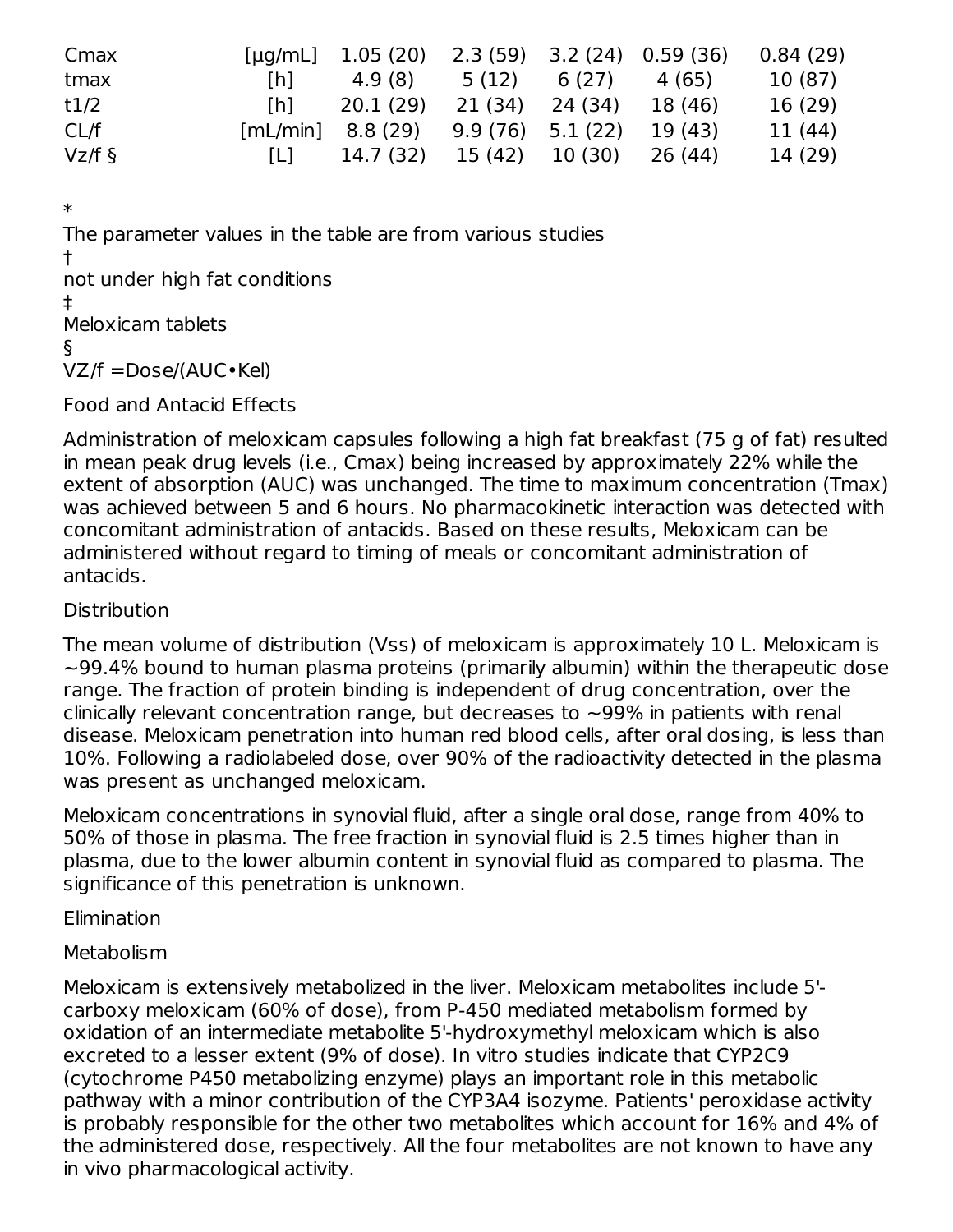### Excretion

Meloxicam excretion is predominantly in the form of metabolites, and occurs to equal extents in the urine and feces. Only traces of the unchanged parent compound are excreted in the urine (0.2%) and feces (1.6%). The extent of the urinary excretion was confirmed for unlabeled multiple 7.5 mg doses: 0.5%, 6%, and 13% of the dose were found in urine in the form of meloxicam, and the 5'-hydroxymethyl and 5'-carboxy metabolites, respectively. There is significant biliary and/or enteral secretion of the drug. This was demonstrated when oral administration of cholestyramine following a single IV dose of meloxicam decreased the AUC of meloxicam by 50%.

The mean elimination half-life (t1/2) ranges from 15 hours to 20 hours. The elimination half-life is constant across dose levels indicating linear metabolism within the therapeutic dose range. Plasma clearance ranges from 7 to 9 mL/min.

### Specific Populations

### Pediatric

After single (0.25 mg/kg) dose administration and after achieving steady state (0.375 mg/kg/day), there was a general trend of approximately 30% lower exposure in younger patients (2 to 6 years old) as compared to the older patients (7 to 16 years old). The older patients had meloxicam exposures similar (single dose) or slightly reduced (steady state) to those in the adult patients, when using AUC values normalized to a dose of 0.25 mg/kg [see Dosage and Administration (2.4)]. The meloxicam mean (SD) elimination half-life was 15.2 (10.1) and 13.0 hours (3.0) for the 2 to 6 year old patients, and 7 to 16 year old patients, respectively.

In a covariate analysis, utilizing population pharmacokinetics body-weight, but not age, was the single predictive covariate for differences in the meloxicam apparent oral plasma clearance. The body-weight normalized apparent oral clearance values were adequate predictors of meloxicam exposure in pediatric patients.

The pharmacokinetics of Meloxicam in pediatric patients under 2 years of age have not been investigated.

### **Geriatric**

Elderly males (≥65 years of age) exhibited meloxicam plasma concentrations and steady-state pharmacokinetics similar to young males. Elderly females (≥65 years of age) had a 47% higher AUCss and 32% higher Cmax,ss as compared to younger females (≤55 years of age) after body weight normalization. Despite the increased total concentrations in the elderly females, the adverse event profile was comparable for both elderly patient populations. A smaller free fraction was found in elderly female patients in comparison to elderly male patients.

### Sex

Young females exhibited slightly lower plasma concentrations relative to young males. After single doses of 7.5 mg Meloxicam, the mean elimination half-life was 19.5 hours for the female group as compared to 23.4 hours for the male group. At steady state, the data were similar (17.9 hours vs 21.4 hours). This pharmacokinetic difference due to gender is likely to be of little clinical importance. There was linearity of pharmacokinetics and no appreciable difference in the Cmax or Tmax across genders.

### Hepatic Impairment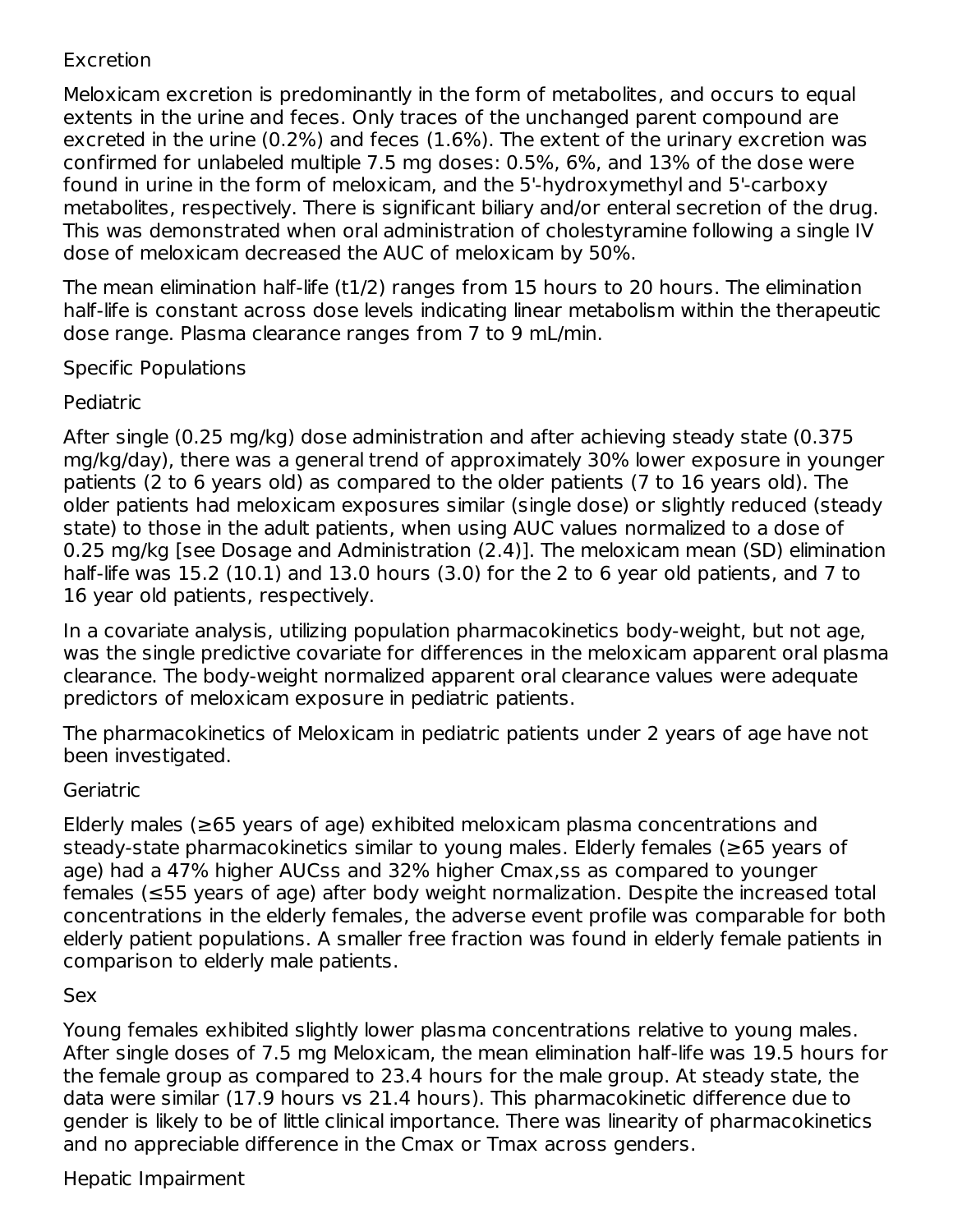Following a single 15 mg dose of meloxicam there was no marked difference in plasma concentrations in patients with mild (Child-Pugh Class I) or moderate (Child-Pugh Class II) hepatic impairment compared to healthy volunteers. Protein binding of meloxicam was not affected by hepatic impairment. No dosage adjustment is necessary in patients with mild to moderate hepatic impairment. Patients with severe hepatic impairment (Child-Pugh Class III) have not been adequately studied [see Warnings and Precautions (5.3) and Use in Specific Populations (8.6)].

### Renal Impairment

Hepatic Impairment

Meloxicam pharmacokinetics have been investigated in subjects with mild and moderate renal impairment. Total drug plasma concentrations of meloxicam decreased and total clearance of meloxicam increased with the degree of renal impairment while free AUC values were similar in all groups. The higher meloxicam clearance in subjects with renal impairment may be due to increased fraction of unbound meloxicam which is available for hepatic metabolism and subsequent excretion. No dosage adjustment is necessary in patients with mild to moderate renal impairment. Patients with severe renal impairment have not been adequately studied. The use of Meloxicam in subjects with severe renal impairment is not recommended [see Dosage and Administration (2.5), Warnings and Precautions (5.6) and Use in Specific Populations (8.7)].

### **Hemodialysis**

Following a single dose of meloxicam, the free Cmax plasma concentrations were higher in patients with renal failure on chronic hemodialysis (1% free fraction) in comparison to healthy volunteers (0.3% free fraction). Hemodialysis did not lower the total drug concentration in plasma; therefore, additional doses are not necessary after hemodialysis. Meloxicam is not dialyzable [see Dosage and Administration (2.1) and Use in Specific Populations (8.7)].

### Drug Interaction Studies

Aspirin: When NSAIDs were administered with aspirin, the protein binding of NSAIDs were reduced, although the clearance of free NSAID was not altered. When Meloxicam is administered with aspirin (1000 mg three times daily) to healthy volunteers, it tended to increase the AUC (10%) and Cmax (24%) of meloxicam. The clinical significance of this interaction is not known. See Table 3 for clinically significant drug interactions of NSAIDs with aspirin [see Drug Interactions (7)].

Cholestyramine: Pretreatment for four days with cholestyramine significantly increased the clearance of meloxicam by 50%. This resulted in a decrease in t1/2, from 19.2 hours to 12.5 hours, and a 35% reduction in AUC. This suggests the existence of a recirculation pathway for meloxicam in the gastrointestinal tract. The clinical relevance of this interaction has not been established.

Cimetidine: Concomitant administration of 200 mg cimetidine four times daily did not alter the single-dose pharmacokinetics of 30 mg meloxicam.

Digoxin: Meloxicam 15 mg once daily for 7 days did not alter the plasma concentration profile of digoxin after β-acetyldigoxin administration for 7 days at clinical doses. In vitro testing found no protein binding drug interaction between digoxin and meloxicam.

Lithium: In a study conducted in healthy subjects, mean pre-dose lithium concentration and AUC were increased by 21% in subjects receiving lithium doses ranging from 804 to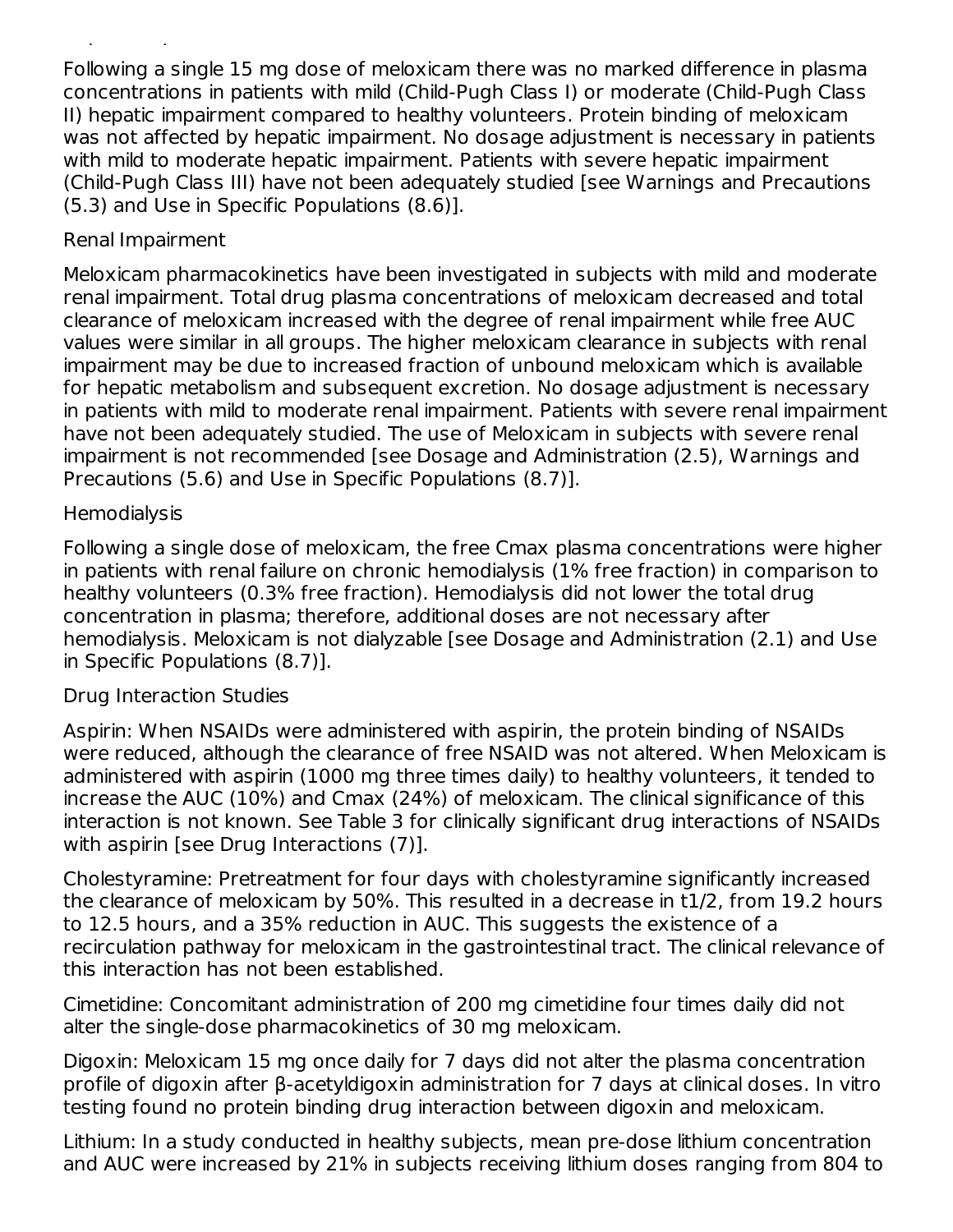1072 mg twice daily with meloxicam 15 mg QD every day as compared to subjects receiving lithium alone [see Drug Interactions (7)].

Methotrexate: A study in 13 rheumatoid arthritis (RA) patients evaluated the effects of multiple doses of meloxicam on the pharmacokinetics of methotrexate taken once weekly. Meloxicam did not have a significant effect on the pharmacokinetics of single doses of methotrexate. In vitro, methotrexate did not displace meloxicam from its human serum binding sites [see Drug Interactions (7)].

Warfarin: The effect of meloxicam on the anticoagulant effect of warfarin was studied in a group of healthy subjects receiving daily doses of warfarin that produced an INR (International Normalized Ratio) between 1.2 and 1.8. In these subjects, meloxicam did not alter warfarin pharmacokinetics and the average anticoagulant effect of warfarin as determined by prothrombin time. However, one subject showed an increase in INR from 1.5 to 2.1. Caution should be used when administering Meloxicam with warfarin since patients on warfarin may experience changes in INR and an increased risk of bleeding complications when a new medication is introduced [see Drug Interactions (7)].

# **13. Non Clinical Toxicology**

13.1 Carcinogenesis, Mutagenesis, Impairment of Fertility

### **Carcinogenesis**

There was no increase in tumor incidence in long-term carcinogenicity studies in rats (104 weeks) and mice (99 weeks) administered meloxicam at oral doses up to 0.8 mg/kg/day in rats and up to 8.0 mg/kg/day in mice (up to 0.5-and 2.6-times, respectively, the maximum recommended human dose [MRHD] of 15 mg/day Meloxicam based on body surface area [BSA] comparison).

### **Mutagenesis**

Meloxicam was not mutagenic in an Ames assay, or clastogenic in a chromosome aberration assay with human lymphocytes and an in vivo micronucleus test in mouse bone marrow.

## Impairment of Fertility

Meloxicam did not impair male and female fertility in rats at oral doses up to 9 mg/kg/day in males and 5 mg/kg/day in females (up to 5.8- and 3.2-times greater, respectively, than the MRHD based on BSA comparison).

# **14. Clinical Studies**

# 14.1 Osteoarthritis and Rheumatoid Arthritis

The use of Meloxicam for the treatment of the signs and symptoms of osteoarthritis of the knee and hip was evaluated in a 12-week, double-blind, controlled trial. Meloxicam (3.75 mg, 7.5 mg, and 15 mg daily) was compared to placebo. The four primary endpoints were investigator's global assessment, patient global assessment, patient pain assessment, and total WOMAC score (a self-administered questionnaire addressing pain, function, and stiffness). Patients on Meloxicam 7.5 mg daily and Meloxicam 15 mg daily showed significant improvement in each of these endpoints compared with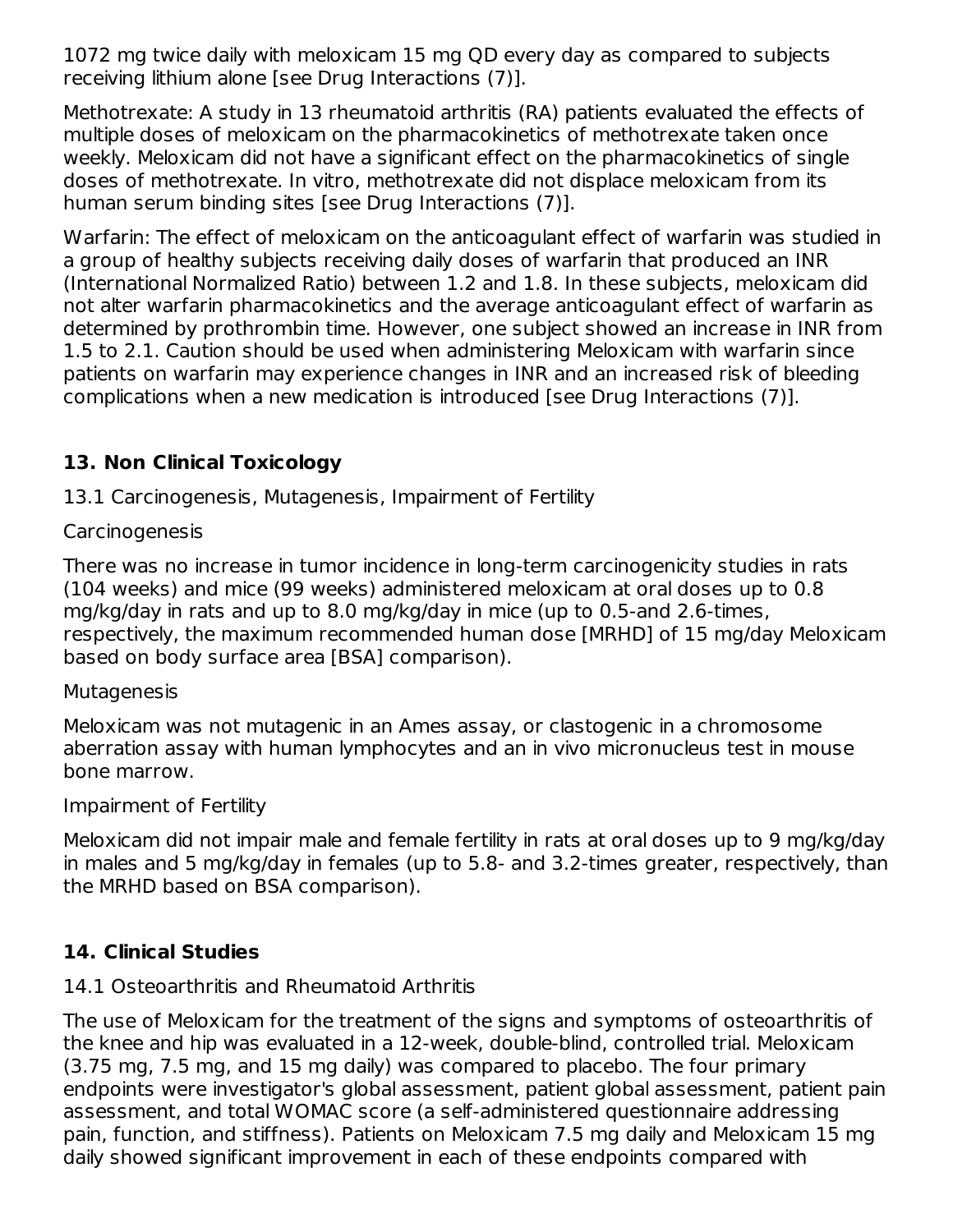placebo.

The use of Meloxicam for the management of signs and symptoms of osteoarthritis was evaluated in six double-blind, active-controlled trials outside the U.S. ranging from 4 weeks' to 6 months' duration. In these trials, the efficacy of Meloxicam, in doses of 7.5 mg/day and 15 mg/day, was comparable to piroxicam 20 mg/day and diclofenac SR 100 mg/day and consistent with the efficacy seen in the U.S. trial.

The use of Meloxicam for the treatment of the signs and symptoms of rheumatoid arthritis was evaluated in a 12-week, double-blind, controlled multinational trial. Meloxicam (7.5 mg, 15 mg, and 22.5 mg daily) was compared to placebo. The primary endpoint in this study was the ACR20 response rate, a composite measure of clinical, laboratory, and functional measures of RA response. Patients receiving Meloxicam 7.5 mg and 15 mg daily showed significant improvement in the primary endpoint compared with placebo. No incremental benefit was observed with the 22.5 mg dose compared to the 15 mg dose.

14.2 Juvenile Rheumatoid Arthritis (JRA) Pauciarticular and Polyarticular Course

The use of Meloxicam for the treatment of the signs and symptoms of pauciarticular or polyarticular course Juvenile Rheumatoid Arthritis in patients 2 years of age and older was evaluated in two 12-week, double-blind, parallel-arm, active-controlled trials.

Both studies included three arms: naproxen and two doses of meloxicam. In both studies, meloxicam dosing began at 0.125 mg/kg/day (7.5 mg maximum) or 0.25 mg/kg/day (15 mg maximum), and naproxen dosing began at 10 mg/kg/day. One study used these doses throughout the 12-week dosing period, while the other incorporated a titration after 4 weeks to doses of 0.25 mg/kg/day and 0.375 mg/kg/day (22.5 mg maximum) of meloxicam and 15 mg/kg/day of naproxen.

The efficacy analysis used the ACR Pediatric 30 responder definition, a composite of parent and investigator assessments, counts of active joints and joints with limited range of motion, and erythrocyte sedimentation rate. The proportion of responders were similar in all three groups in both studies, and no difference was observed between the meloxicam dose groups.

## **16. How Supplied/Storage and Handling**

Meloxicam tablets USP are available as a light yellow, oblong, biconvex, uncoated tablet containing meloxicam 15 mg.

The 15 mg tablet is impressed with letter U and L on one side and tablet code 15 on the other side.

Bottles of 30 Tablets NDC 80425-0044-01

Bottles of 60 Tablets NDC 80425-0044-02

Bottles of 90 Tablets NDC 80425-0044-03

Storage Store at 200 to 250C (680 to 770F) [see USP Controlled Room Temperature]. Keep Meloxicam Tablets USP in a dry place

Dispense tablets in a tight container.

Keep this and all medications out of the reach of children.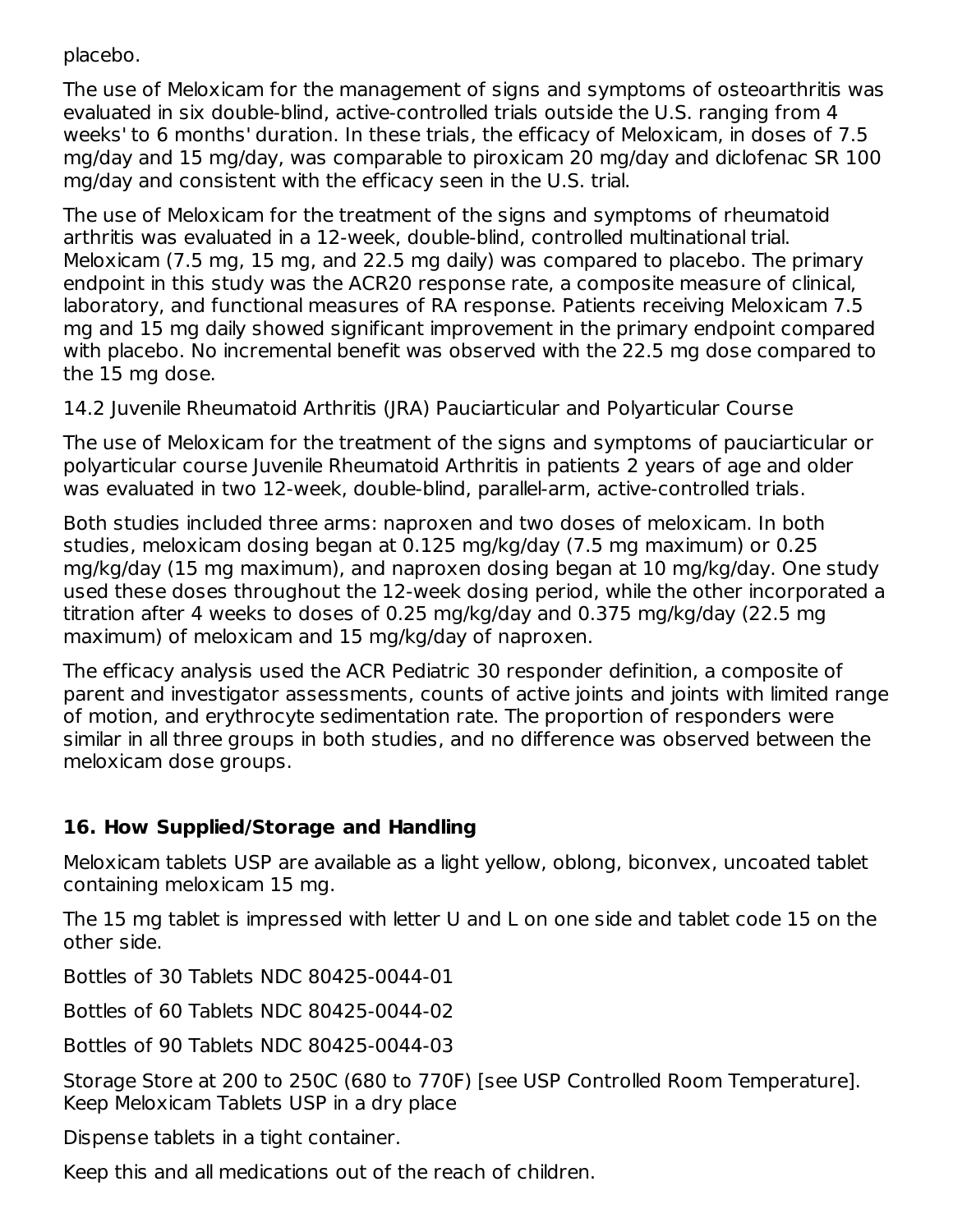## **17. Patient Counseling Information**

Advise the patient to read the FDA-approved patient labeling (Medication Guide) that accompanies each prescription dispensed.

Additional Medication Guides can be obtained by calling Unichem at 1-866-562-4616.

Inform patients, families or their caregivers of the following information before initiating therapy with an NSAID and periodically during the course of ongoing therapy.

Cardiovascular Thrombotic Events

Advise patients to be alert for the symptoms of cardiovascular thrombotic events, including chest pain, shortness of breath, weakness, or slurring of speech, and to report any of these symptoms to their healthcare provider immediately [see Warnings and Precautions (5.1)].

Gastrointestinal Bleeding, Ulceration, and Perforation

Advise patients to report symptoms of ulcerations and bleeding, including epigastric pain, dyspepsia, melena, and hematemesis to their healthcare provider. In the setting of concomitant use of low-dose aspirin for cardiac prophylaxis, inform patients of the increased risk for the signs and symptoms of GI bleeding [see Warnings and Precautions (5.2)].

#### **Hepatotoxicity**

Inform patients of the warning signs and symptoms of hepatotoxicity (e.g., nausea, fatigue, lethargy, diarrhea, pruritus, jaundice, right upper quadrant tenderness, and "flulike" symptoms). If these occur, instruct patients to stop Meloxicam tablets and seek immediate medical therapy [see Warnings and Precautions (5.3)].

Heart Failure and Edema

Advise patients to be alert for the symptoms of congestive heart failure including shortness of breath, unexplained weight gain, or edema and to contact their healthcare provider if such symptoms occur [see Warnings and Precautions (5.5)].

Anaphylactic Reactions

Inform patients of the signs of an anaphylactic reaction (e.g., difficulty breathing, swelling of the face or throat). Instruct patients to seek immediate emergency help if these occur [see Contraindications (4) and Warnings and Precautions (5.7)].

Serious Skin Reactions including DRESS

Advise patients to stop taking Meloxicam tablets immediately if they develop any type of rash and to contact their healthcare provider as soon as possible [see Warnings and Precautions (5.9, 5.10)].

#### Female Fertility

Advise females of reproductive potential who desire pregnancy that NSAIDs, including Meloxicam tablets, may be associated with a reversible delay in ovulation [see Use in Specific Populations (8.3)].

Fetal Toxicity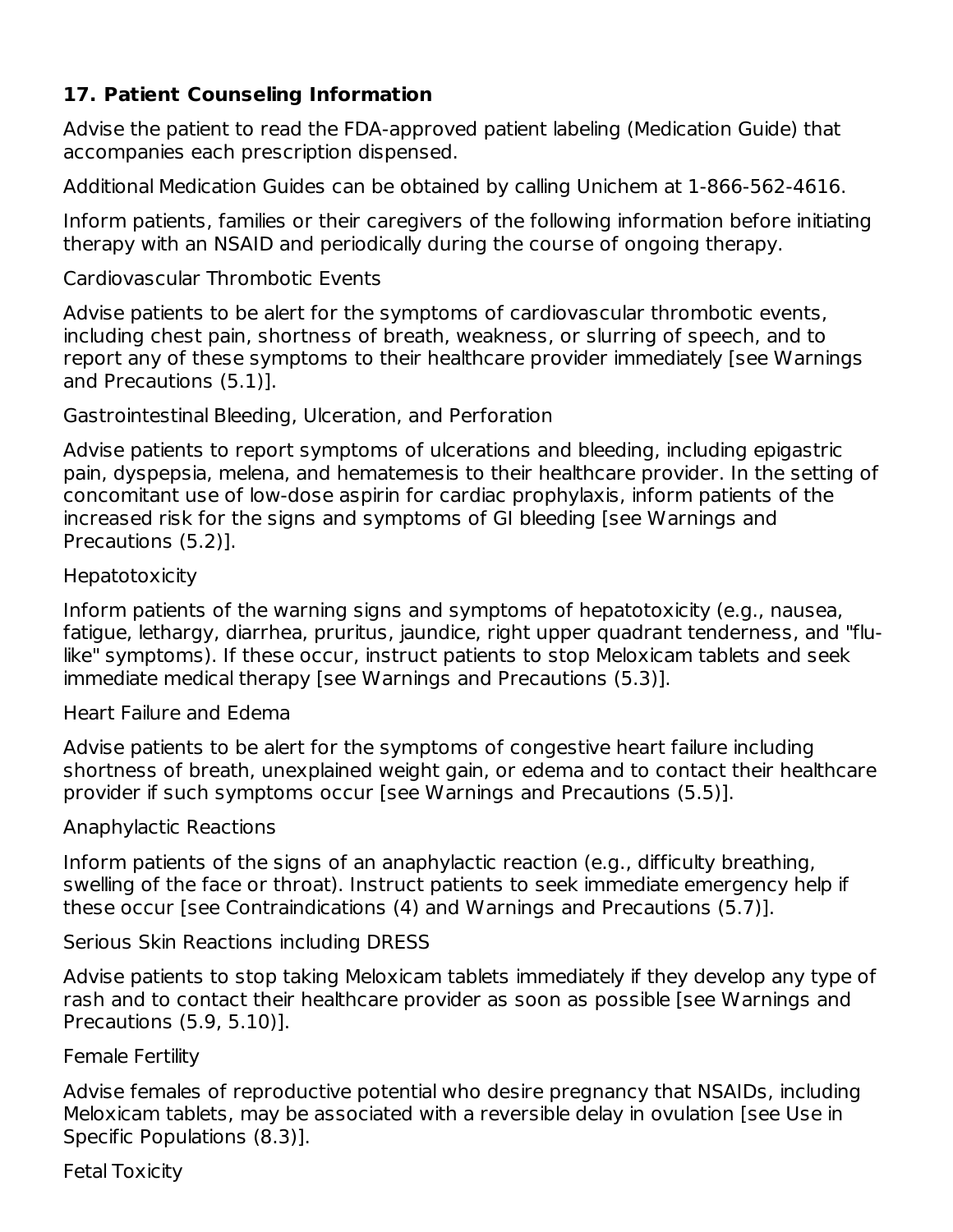Inform pregnant women to avoid use of Meloxicam tablets and other NSAIDs starting at 30 weeks gestation because of the risk of the premature closing of the fetal ductus arteriosus If treatment with Meloxicam tablets is needed for a pregnant woman between about 20 to 30 weeks gestation, advise her that she may need to be monitored for oligohydramnios, if treatment continues for longer than 48 hours [see Warnings and Precautions (5.11) and Use in Specific Populations (8.1)].

Avoid Concomitant Use of NSAIDs

Inform patients that the concomitant use of Meloxicam tablets with other NSAIDs or salicylates (e.g., diflunisal, salsalate) is not recommended due to the increased risk of gastrointestinal toxicity, and little or no increase in efficacy [see Warnings and Precautions (5.2) and Drug Interactions (7)]. Alert patients that NSAIDs may be present in "over the counter" medications for treatment of colds, fever, or insomnia.

Use of NSAIDs and Low-Dose Aspirin

Inform patients not to use low-dose aspirin concomitantly with Meloxicam tablets until they talk to their healthcare provider [see Drug Interactions (7)].

For current prescribing information, call Unichem at 1-866-562-4616.

Manufactured by:

UNICHEM LABORATORIES LTD.

Pilerne Ind. Estate,

Pilerne, Bardez, Goa 403511, India

Manufactured for:

Unichem Pharmaceuticals (USA), Inc.

East Brunswick, NJ 08816

10-R-05/2021

13013343

## **SPL Medication Guide**

## SPL MEDGUIDE

Medication Guide for Nonsteroidal Anti-inflammatory Drugs (NSAIDs)

What is the most important information I should know about medicines called Nonsteroidal Anti-inflammatory Drugs (NSAIDs)?

NSAIDs can cause serious side effects, including:

• Increased risk of a heart attack or stroke that can lead to death . This risk may happen early in treatment and may increase:

o with increasing doses of NSAIDs

o with longer use of NSAIDs

• Do not take NSAIDs right before or after a heart surgery called a "coronary artery bypass graft (CABG)."

• Avoid taking NSAIDs after a recent heart attack, unless your healthcare provider tells you to. You may have an increased risk of another heart attack if you take NSAIDs after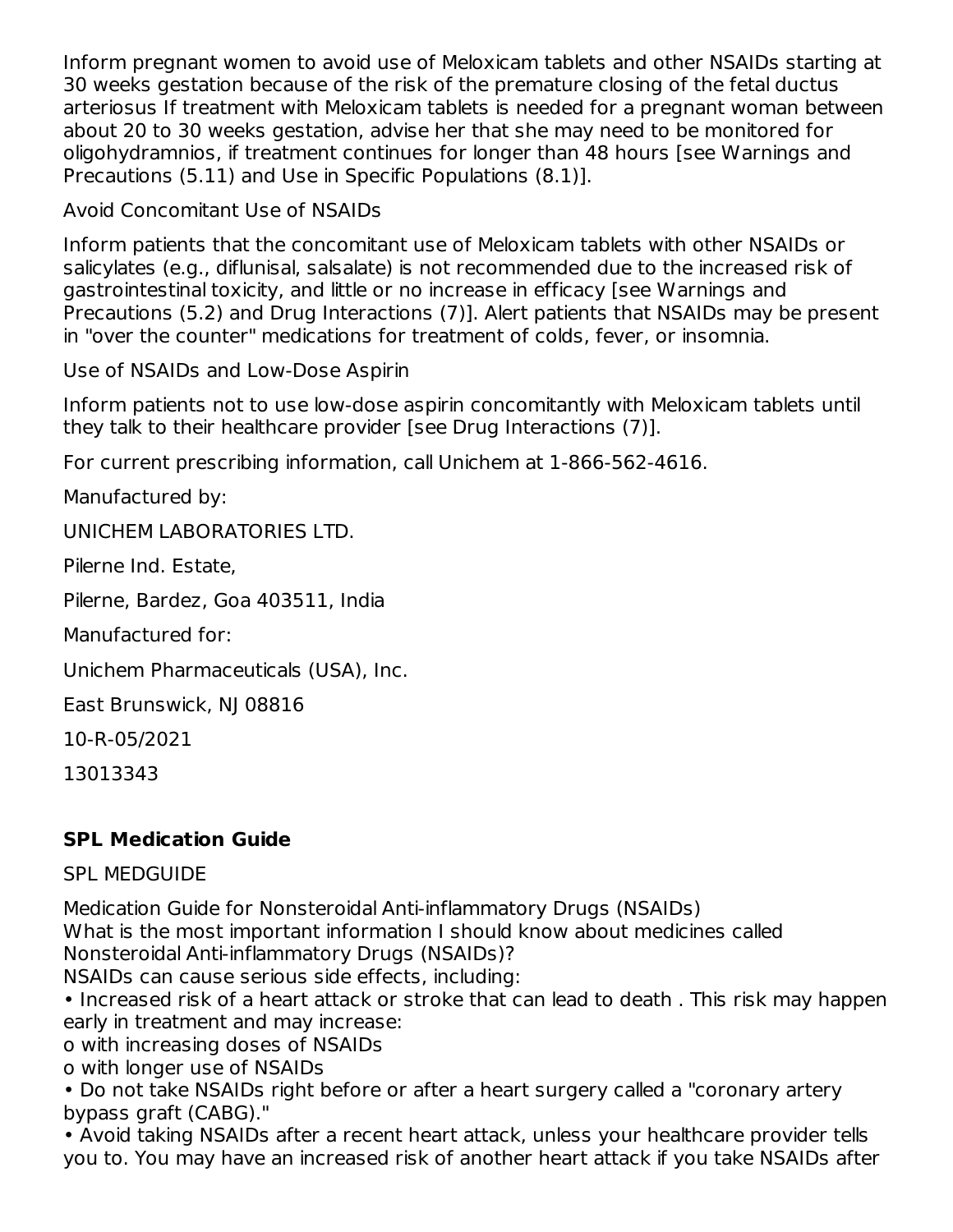a recent heart attack.

• Increased risk of bleeding, ulcers, and tears (perforation) of the esophagus (tube leading from the mouth to the stomach), stomach and intestines:

o anytime during use

o without warning symptoms

o that may cause death

The risk of getting an ulcer or bleeding increases with:

o past history of stomach ulcers, or stomach or intestinal bleeding with use of NSAIDs

o taking medicines called "corticosteroids", "anticoagulants", "SSRIs", or "SNRIs"

o increasing doses of NSAIDs

o longer use of NSAIDs

o smoking

o drinking alcohol

o older age

o poor health

o advanced liver disease

o bleeding problems

NSAIDs should only be used:

o exactly as prescribed

o at the lowest dose possible for your treatment

o for the shortest time needed

What are NSAIDs?

NSAIDs are used to treat pain and redness, swelling, and heat (inflammation) from medical conditions such as different types of arthritis, menstrual cramps, and other types of short-term pain.

Who should not take NSAIDs?

Do not take NSAIDs:

• if you have had an asthma attack, hives, or other allergic reaction with aspirin or any other NSAIDs.

• right before or after heart bypass surgery.

Before taking NSAIDs, tell your healthcare provider about all of your medical conditions, including if you:

- have liver or kidney problems
- have high blood pressure
- have asthma

• are pregnant or plan to become pregnant. Talk to your healthcare provider if you are considering taking NSAIDs during pregnancy. You should not take NSAIDs after 29 weeks of pregnancy.

• are breastfeeding or plan to breast feed.

Tell your healthcare provider about all of the medicines you take, including prescription or over-the-counter medicines, vitamins or herbal supplements. NSAIDs and some other medicines can interact with each other and cause serious side effects. Do not start taking any new medicine without talking to your healthcare provider first.

What are the possible side effects of NSAIDs?

NSAIDs can cause serious side effects, including:

See "What is the most important information I should know about medicines called Nonsteroidal Anti-inflammatory Drugs (NSAIDs)?"

- new or worse high blood pressure
- heart failure
- liver problems including liver failure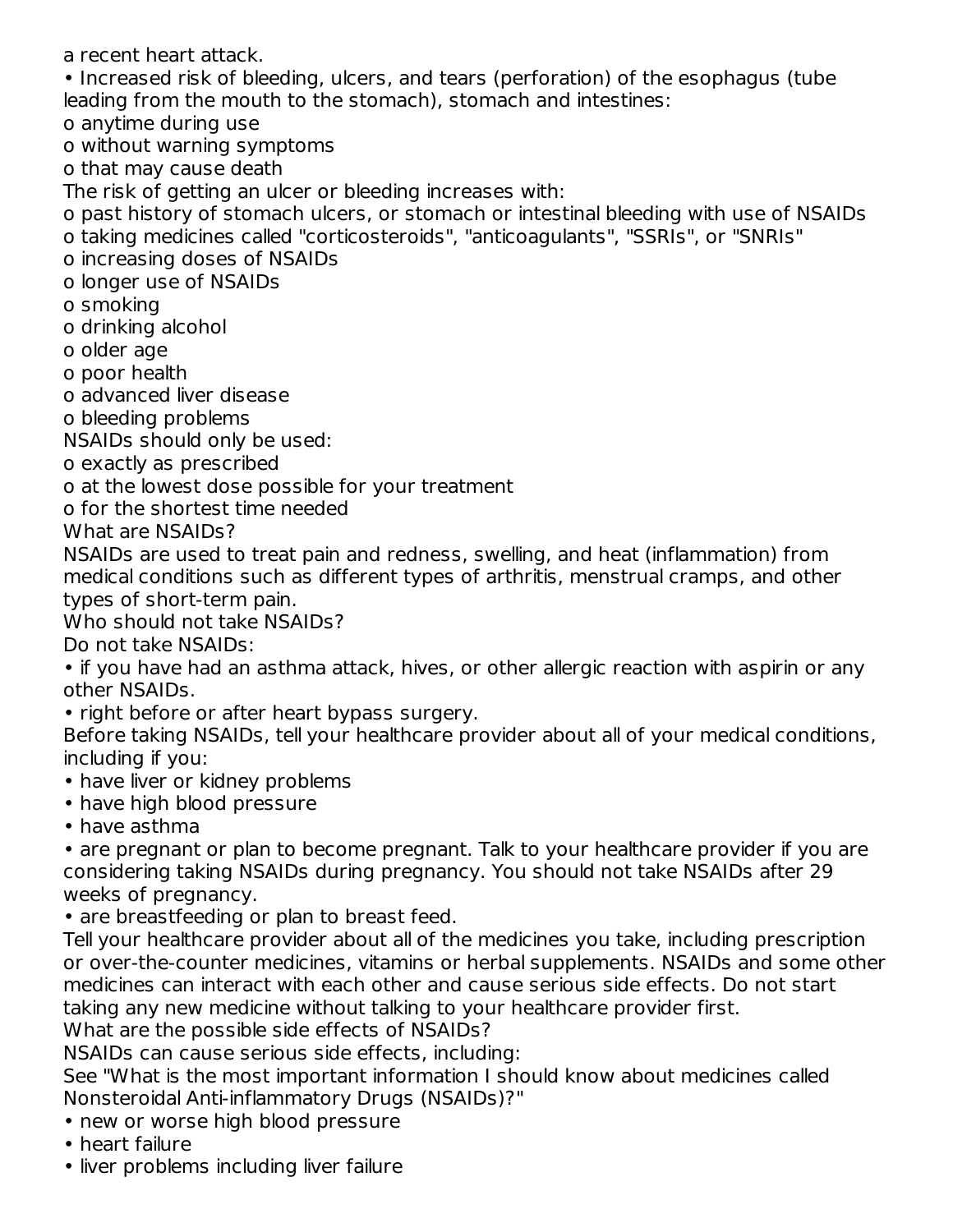- kidney problems including kidney failure
- low red blood cells (anemia)
- life-threatening skin reactions
- life-threatening allergic reactions

• Other side effects of NSAIDs include: stomach pain, constipation, diarrhea, gas, heartburn, nausea, vomiting, and dizziness.

Get emergency help right away if you get any of the following symptoms:

- shortness of breath or trouble breathing
- chest pain
- weakness in one part or side of your body
- slurred speech
- swelling of the face or throat

Stop taking your NSAID and call your healthcare provider right away if you get any of the following symptoms:

- Nausea
- more tired or weaker than usual
- diarrhea
- itching
- your skin or eyes look yellow
- indigestion or stomach pain
- flu-like symptoms
- vomit blood
- there is blood in your bowel movement or it is black and sticky like tar
- unusual weight gain
- skin rash or blisters with fever
- swelling of the arms, legs, hands and feet

If you take too much of your NSAID, call your healthcare provider or get medical help right away.

These are not all the possible side effects of NSAIDs. For more information, ask your healthcare provider or pharmacist about NSAIDs.

Call your doctor for medical advice about side effects. You may report side effects to FDA at 1-800-FDA-1088.

Other information about NSAIDs:

• Aspirin is an NSAID but it does not increase the chance of a heart attack. Aspirin can cause bleeding in the brain, stomach, and intestines. Aspirin can also cause ulcers in the stomach and intestines.

• Some NSAIDs are sold in lower doses without a prescription (over-the-counter). Talk to your healthcare provider before using over-the-counter NSAIDs for more than 10 days.

General information about the safe and effective use of NSAIDs

Medicines are sometimes prescribed for purposes other than those listed in a Medication Guide. Do not use NSAIDs for a condition for which it was not prescribed. Do not give NSAIDs to other people, even if they have the same symptoms that you have. It may harm them.

If you would like more information about NSAIDs, talk with your healthcare provider. You can ask your pharmacist or healthcare provider for information about NSAIDs that is written for health professionals.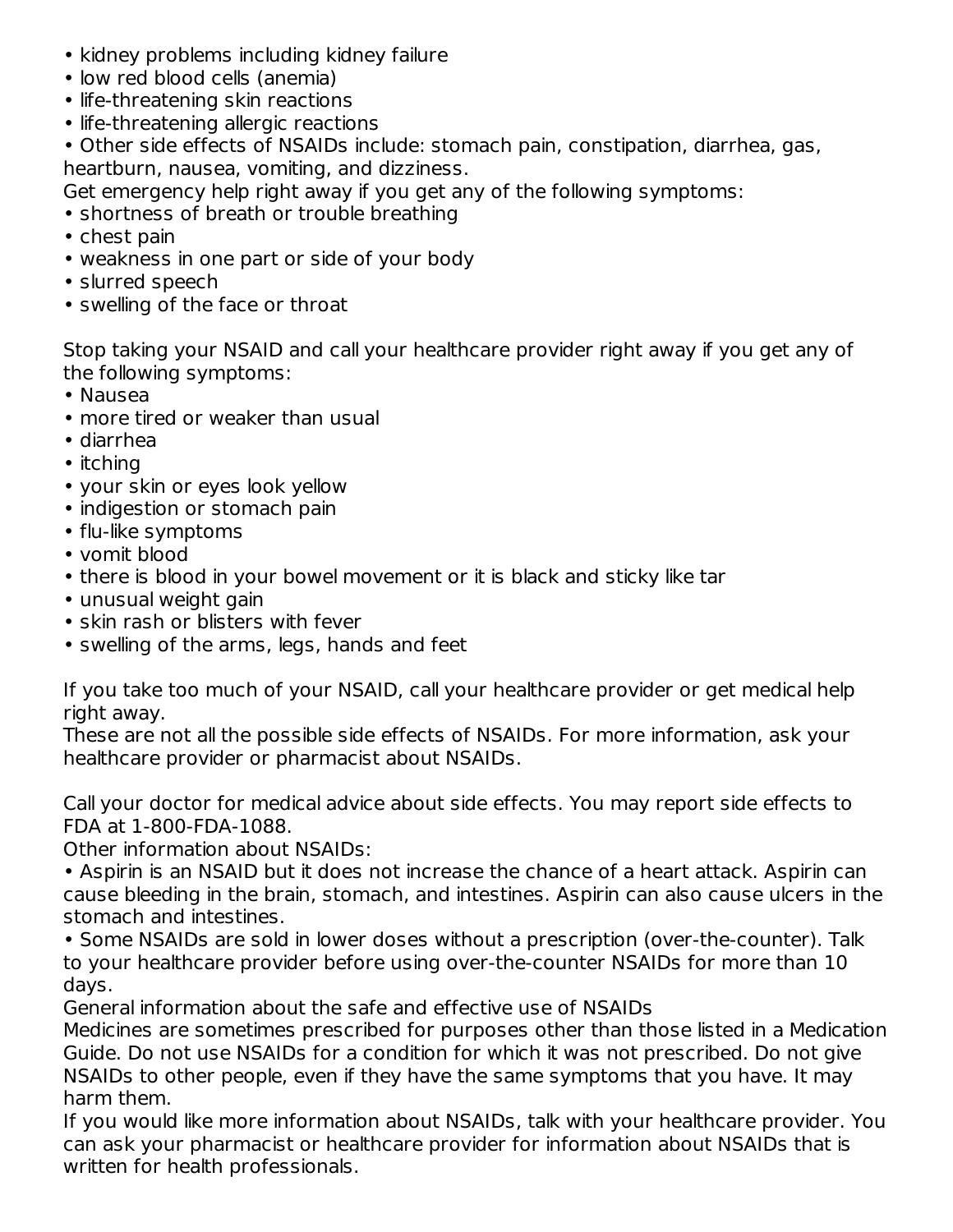Additional Medication Guides can be obtained by calling Unichem at 1-866-562-4616. The other trademarks referenced are owned by third parties not affiliated with Unichem Laboratories Limited Manufactured by: UNICHEM LABORATORIES LTD. Pilerne Ind. Estate, Pilerne, Bardez, Goa 403511, India Manufactured for: Unichem Pharmaceuticals (USA) Inc. East Brunswick, NJ 08816 07-R-06/2019 13011603

Distributed By:

Advanced Rx Pharmacy of Tennessee, LLC

Nashville, TN 37211

This Medication Guide has been approved by the U.S. Food and Drug Administration.

Revised: June 2019

# **Package Label Principal Display Panel**



UNICHEM PHARMAC S/N: 000000056373 Store at room temp 20° - 25°C (68° - 77°F)



Caution: Federal law PROHIBITS transfer of this drug to any person other than the patient for whom it was prescribed.

**MELOXICAM** meloxicam tablet